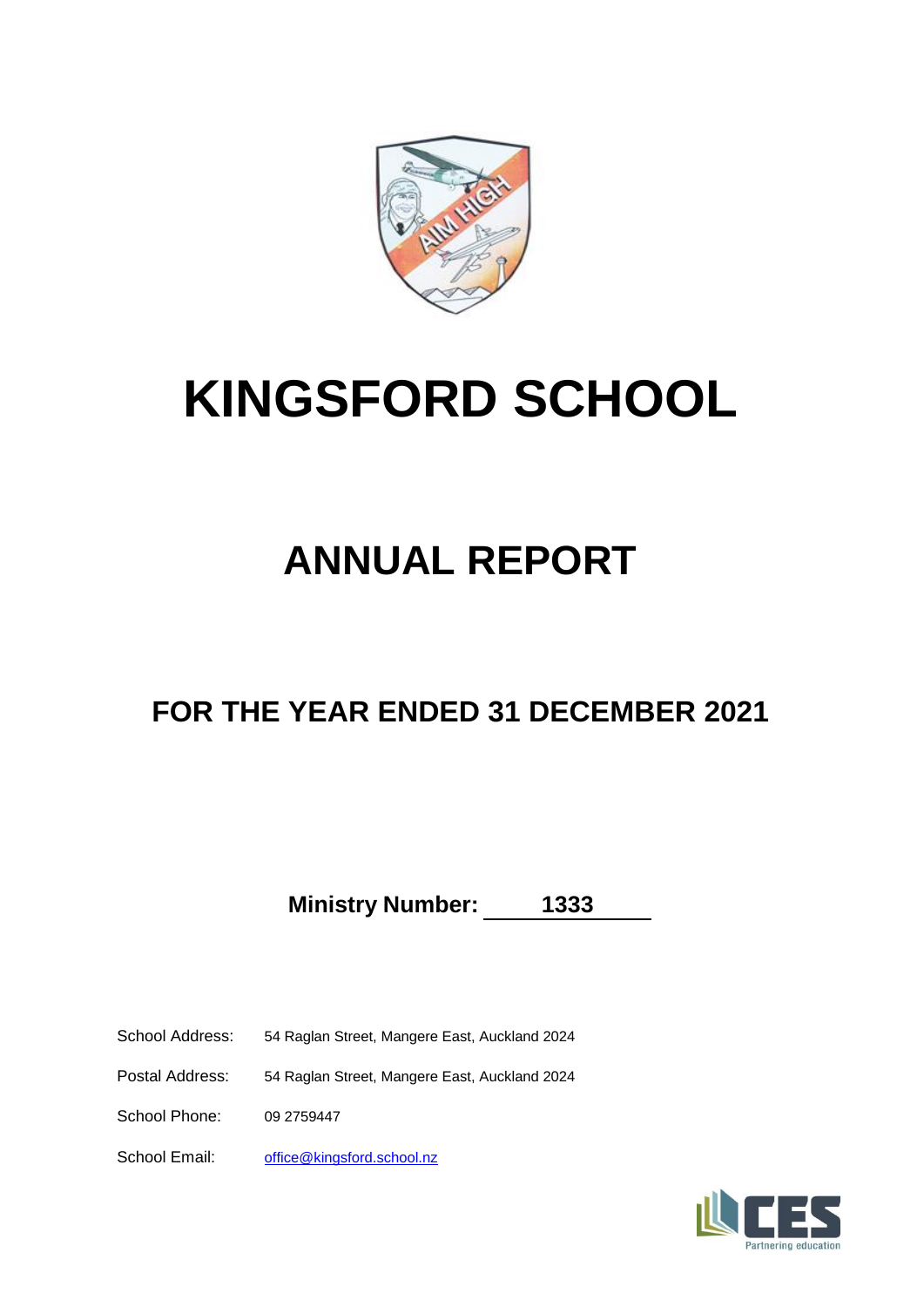# **KINGSFORD SCHOOL**

Annual Report - For the year ended 31 December 2021

# **Index**

# **Page Statement**

# **Financial Statements**

- 1 Statement of Responsibility
- 2 Members of the Board of Trustees
- 3 Statement of Comprehensive Revenue and Expense
- 4 Statement of Changes in Net Assets/Equity
- 5 Statement of Financial Position
- 6 Statement of Cash Flows
- 7 18 Notes to the Financial Statements

# **Other Information**

Analysis of Variance

Kiwisport

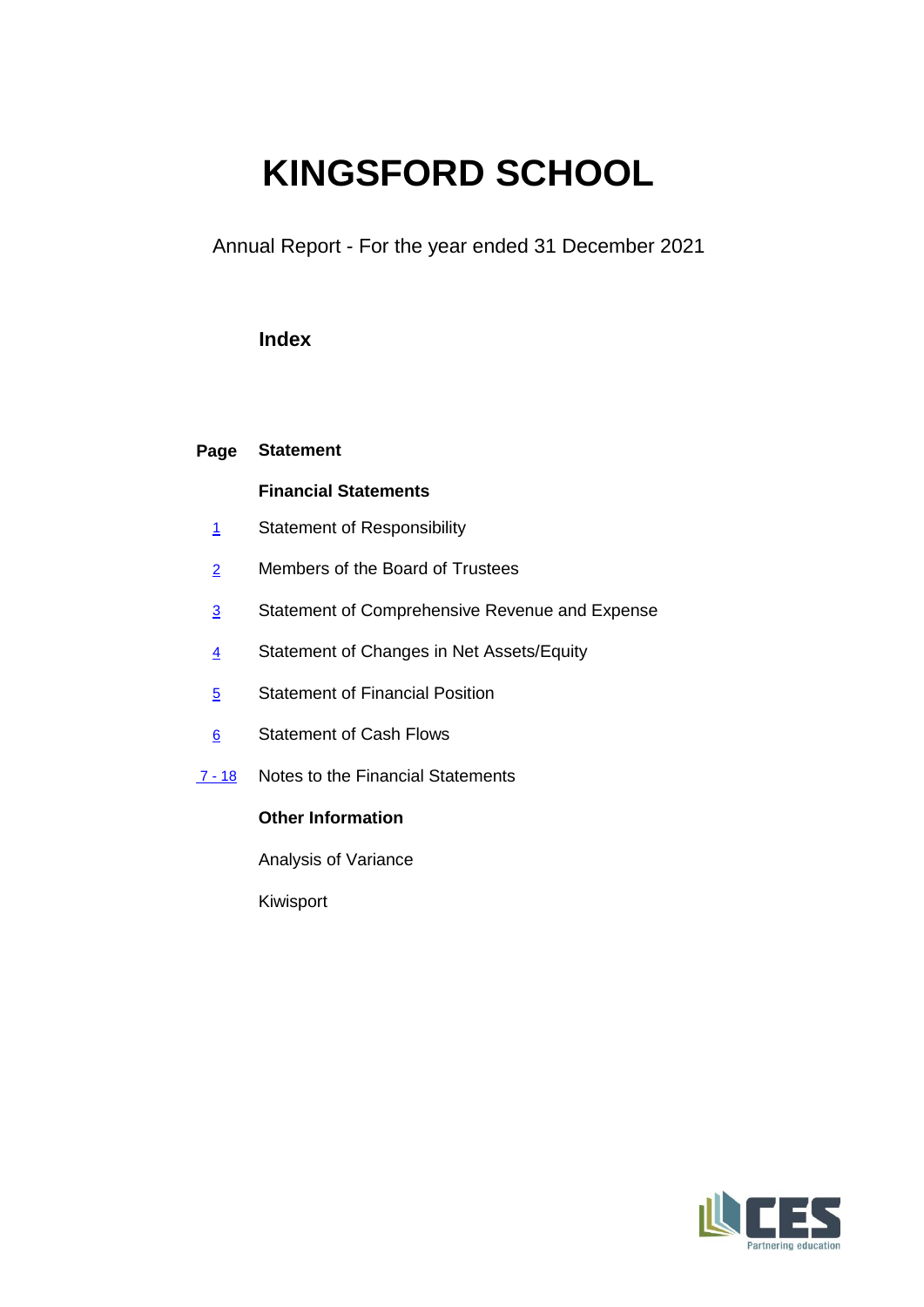# Kingsford School

# Statement of Responsibility

For the year ended 31 December 2021

The Board accepts responsibility for the preparation of the annual financial statements and the judgements used in these financial statements.

**Statement of Responsibility**<br>
For the year ended 31 December 2021<br>
The Board accepts responsibility for the preparation of the annual financial statements and the judgements<br>
used in these financial statements.<br>
The mana The Board accepts responsibility for the preparation of the annual financial statements and the judgements<br>used in these financial statements.<br>The management (including the principal and others as directed by the Board) ac The management (including the principal and others as directed by the Board) accepts responsibility for<br>establishing and manilaring a system of internal controls designed to provide reasonable assurance as to the<br>integrity The management (including the principal and others as directed by the Board) accepts responsibility for establishing and maintaining a system of internal controls designed to provide reasonable assurance as to the integrity and reliability of the school's financial reporting.

It is the opinion of the Board and management that the annual financial statements for the financial year ended 31 December 2021 fairly reflects the financial position and operations of the school.

The School's 2021 financial statements are authorised for issue by the Board.

Anna Louise Smythe

1 and  $\overline{p}$  and  $\overline{p}$  and  $\overline{p}$  and  $\overline{p}$  and  $\overline{p}$  and  $\overline{p}$  and  $\overline{p}$  and  $\overline{p}$  and  $\overline{p}$  and  $\overline{p}$  and  $\overline{p}$  and  $\overline{p}$  and  $\overline{p}$  and  $\overline{p}$  and  $\overline{p}$  and  $\overline{p}$  and  $\overline{p}$ 

31 May 2022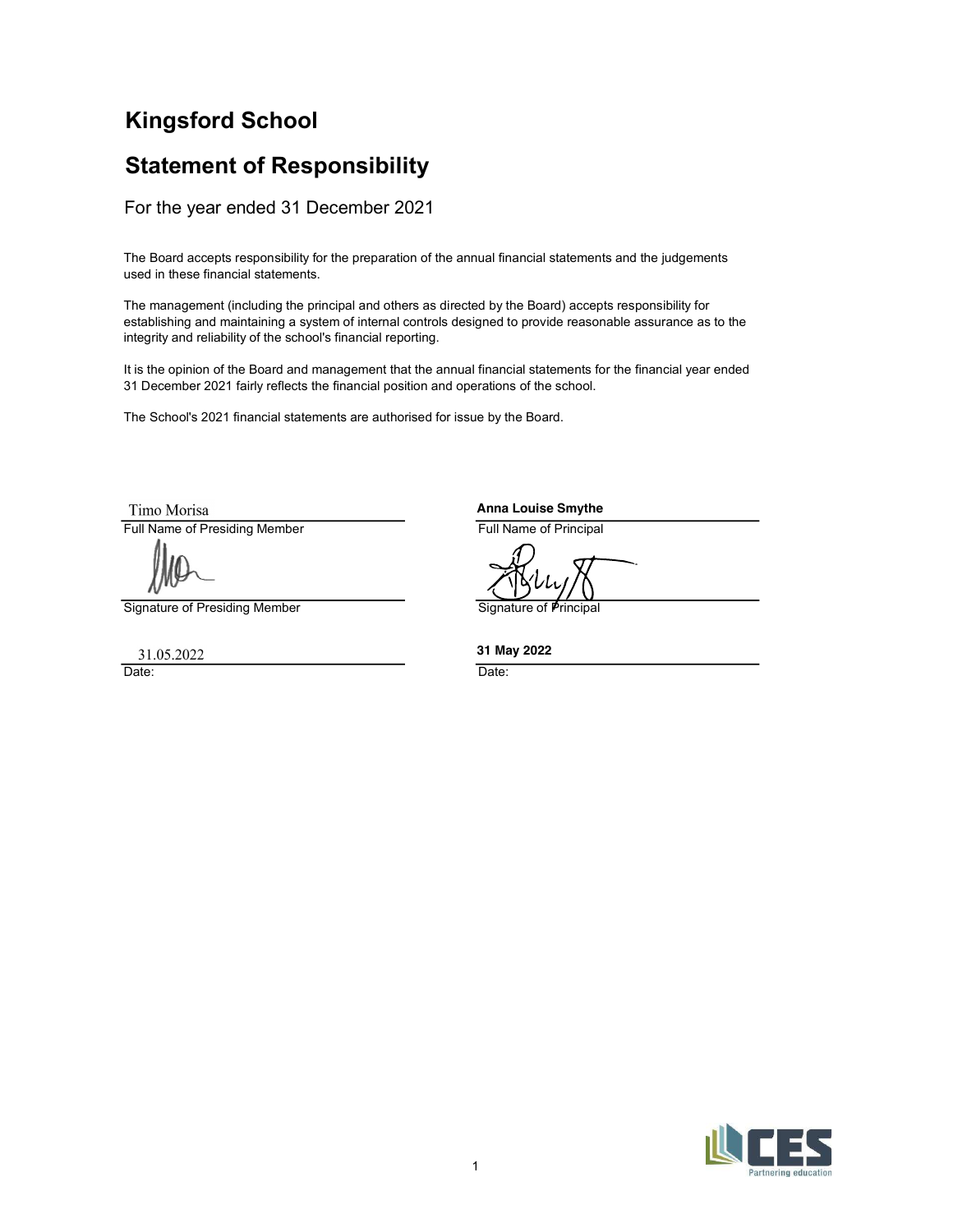# **Kingsford School**

# **Members of the Board of Trustees**

For the year ended 31 December 2021

| <b>Name</b>    | <b>Position</b>              | <b>How Position Gained</b> | <b>Term Expires</b>    |
|----------------|------------------------------|----------------------------|------------------------|
| Rebecca Wood   | <b>Presiding Member</b>      | Re-elected Jun 2019        | Resigned December 2021 |
| Chris Williams | Principal                    | Ex officio                 |                        |
| Sekola Naitoko | <b>Parent Representative</b> | Re-elected Jun 2019        | Resigned May 2021      |
| Agatha Filipi  | <b>Parent Representative</b> | Elected Jun 2019           | May 2022               |
| Lolohea Kumar  | Parent Representative        | Elected Jun 2019           | May 2022               |
| John Loane     | <b>Parent Representative</b> | Elected Jun 2019           | May 2022               |
| Agnes Wright   | <b>Staff Representative</b>  | Re-elected Jun 2019        | May 2022               |
| Timo Morisa    | <b>Presiding Member</b>      | Appointed Dec 2021         | May 2022               |

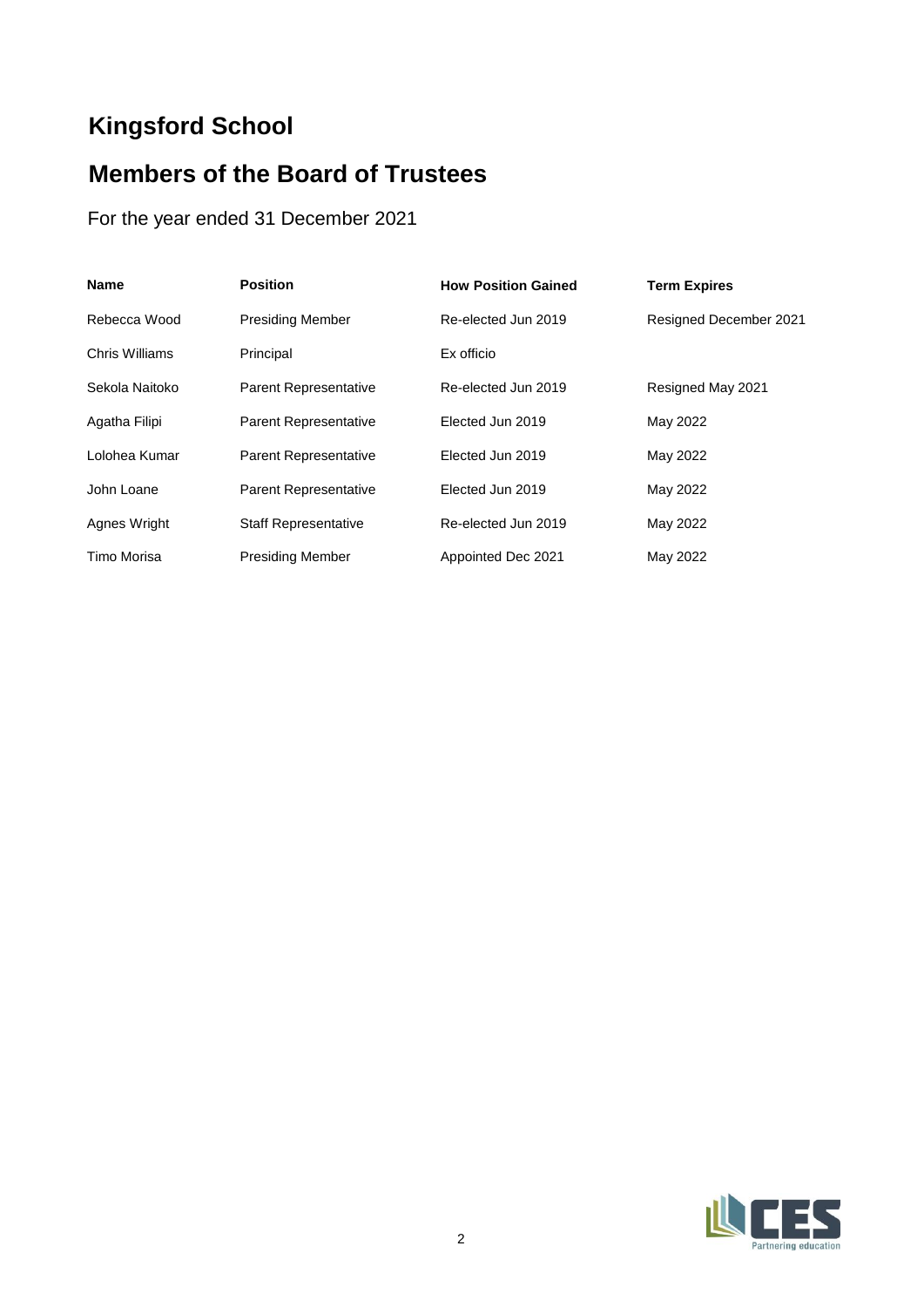# **Kingsford School Statement of Comprehensive Revenue and Expense**

For the year ended 31 December 2021

|                                                      |                | 2021                | 2021                              | 2020                |
|------------------------------------------------------|----------------|---------------------|-----------------------------------|---------------------|
|                                                      | <b>Notes</b>   | <b>Actual</b><br>\$ | <b>Budget</b><br>(Unaudited)<br>S | <b>Actual</b><br>\$ |
| Revenue                                              |                |                     |                                   |                     |
| <b>Government Grants</b>                             | $\overline{c}$ | 3,409,401           | 3,266,327                         | 3,328,757           |
| <b>Locally Raised Funds</b>                          | 3              | 47.850              | 37,600                            | 43,319              |
| Interest Income                                      |                | 6,445               | 7,500                             | 13,229              |
| Other Revenue                                        |                |                     |                                   | 51,729              |
|                                                      |                | 3,463,696           | 3,311,427                         | 3,437,034           |
| <b>Expenses</b>                                      |                |                     |                                   |                     |
| <b>Locally Raised Funds</b>                          | 3              | 32,182              | 39.600                            | 20,250              |
| <b>Learning Resources</b>                            | 4              | 1,982,263           | 1,978,441                         | 2,056,140           |
| Administration                                       | 5              | 401,086             | 159,447                           | 128,822             |
| Finance                                              |                | 2,190               | 1.520                             | 4,409               |
| Property                                             | 6              | 835,013             | 1,031,059                         | 953,480             |
| Depreciation                                         | 11             | 129,415             | 134,000                           | 148,150             |
| Loss on Disposal of Property, Plant and Equipment    |                |                     |                                   | 4,477               |
|                                                      |                | 3,382,149           | 3,344,067                         | 3,315,728           |
| Net Surplus / (Deficit) for the year                 |                | 81,547              | (32, 640)                         | 121,306             |
| Other Comprehensive Revenue and Expense              |                |                     |                                   |                     |
| Total Comprehensive Revenue and Expense for the Year |                | 81,547              | (32, 640)                         | 121,306             |

The above Statement of Comprehensive Revenue and Expense should be read in conjunction with the accompanying notes which form part of these financial statements.



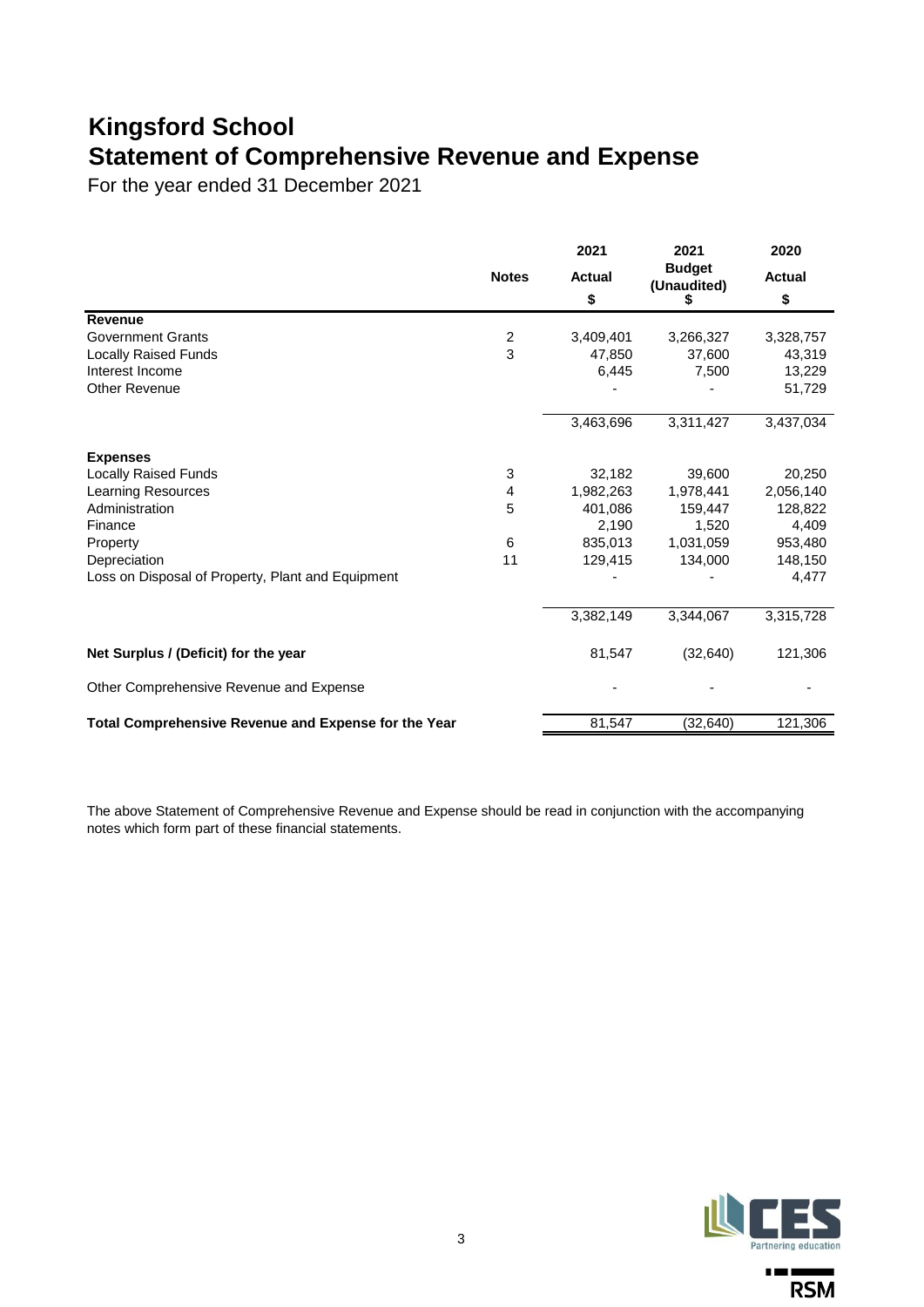# **Kingsford School Statement of Changes in Net Assets/Equity**

For the year ended 31 December 2021

|                                                                                                      | <b>Notes</b> | 2021<br><b>Actual</b><br>\$ | 2021<br><b>Budget</b><br>(Unaudited)<br>æ | 2020<br><b>Actual</b><br>\$ |
|------------------------------------------------------------------------------------------------------|--------------|-----------------------------|-------------------------------------------|-----------------------------|
| <b>Equity at 1 January</b>                                                                           |              | 1,735,338                   | 1,735,338                                 | 1,605,478                   |
|                                                                                                      |              |                             |                                           |                             |
| Total comprehensive revenue and expense for the year                                                 |              | 81,547                      | (32, 640)                                 | 121,306                     |
| Capital Contributions from the Ministry of Education<br>Contribution - Furniture and Equipment Grant |              | $\blacksquare$              |                                           | 8,554                       |
|                                                                                                      |              |                             |                                           |                             |
| <b>Equity at 31 December</b>                                                                         |              | 1,816,885                   | 1,702,698                                 | 1,735,338                   |
|                                                                                                      |              |                             |                                           |                             |
| <b>Retained Earnings</b>                                                                             |              | 1,816,885                   | 1,702,698                                 | 1,735,338                   |
| <b>Equity at 31 December</b>                                                                         |              | 1,816,885                   | 1,702,698                                 | 1,735,338                   |

The above Statement of Changes in Net Assets/Equity should be read in conjunction with the accompanying notes which form part of these financial statements.



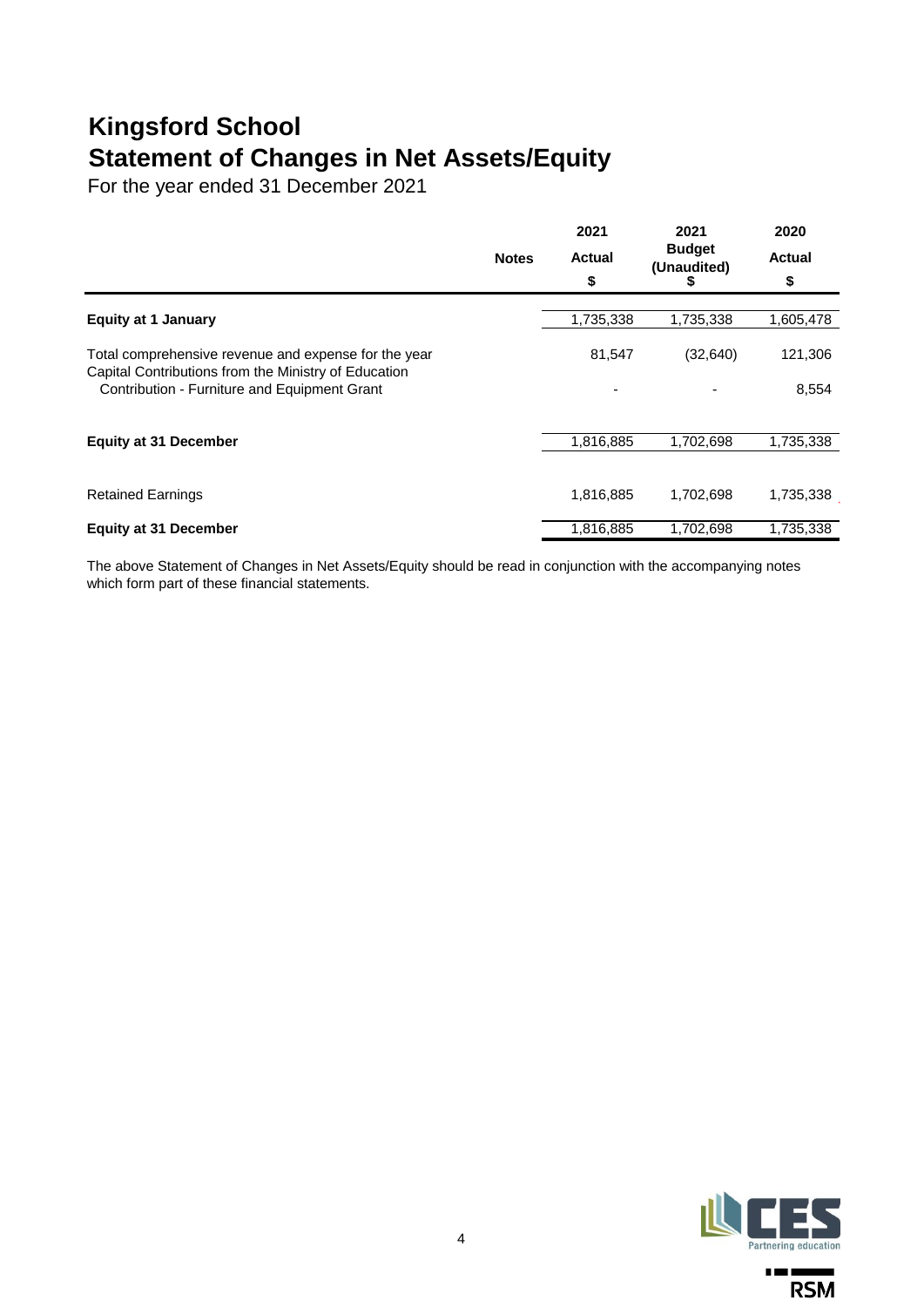# **Kingsford School Statement of Financial Position**

As at 31 December 2021

|                                          | <b>Notes</b> | 2021          | 2021          | 2020          |
|------------------------------------------|--------------|---------------|---------------|---------------|
|                                          |              | <b>Actual</b> | <b>Budget</b> | <b>Actual</b> |
|                                          |              |               | (Unaudited)   |               |
|                                          |              | \$            | \$            | \$            |
| <b>Current Assets</b>                    |              |               |               |               |
| Cash and Cash Equivalents                | 7            | 961,795       | 243,456       | 385,488       |
| <b>Accounts Receivable</b>               | 8            | 472,176       | 125,822       | 125,822       |
| Prepayments                              |              | 9,202         | 11,941        | 11,941        |
| Inventories                              | 9            | 2,205         | 2,077         | 2,077         |
| Investments                              | 10           | 547,744       | 542,176       | 542,176       |
|                                          |              | 1,993,122     | 925,472       | 1,067,504     |
| <b>Current Liabilities</b>               |              |               |               |               |
| <b>GST Payable</b>                       |              | 100,090       | (2,947)       | (2,947)       |
| <b>Accounts Payable</b>                  | 12           | 172,240       | 210,954       | 197,057       |
| Revenue Received in Advance              | 13           | 13,002        | 5,154         | 5,154         |
| Provision for Cyclical Maintenance       | 14           | 35,398        | (123,000)     | 35,028        |
| <b>Finance Lease Liability</b>           | 15           | 11,264        |               | 15,984        |
| Funds held for Capital Works Projects    | 16           | 848,062       |               | 93,097        |
|                                          |              | 1,180,056     | 90,161        | 343,373       |
| <b>Working Capital Surplus/(Deficit)</b> |              | 813,066       | 835,311       | 724,131       |
| <b>Non-current Assets</b>                |              |               |               |               |
| Property, Plant and Equipment            | 11           | 1,058,366     | 1,064,029     | 1,068,029     |
|                                          |              | 1,058,366     | 1,064,029     | 1,068,029     |
| <b>Non-current Liabilities</b>           |              |               |               |               |
| Provision for Cyclical Maintenance       | 14           | 52,118        | 182,948       | 43,128        |
| Finance Lease Liability                  | 15           | 2,429         | 13,694        | 13,694        |
|                                          |              | 54,547        | 196,642       | 56,822        |
| <b>Net Assets</b>                        |              | 1,816,885     | 1,702,698     | 1,735,338     |
|                                          |              |               |               |               |
| <b>Equity</b>                            |              | 1,816,885     | 1,702,698     | 1,735,338     |

The above Statement of Financial Position should be read in conjunction with the accompanying notes which form part of these financial statements.



 $\mathbf{r}$  and  $\mathbf{r}$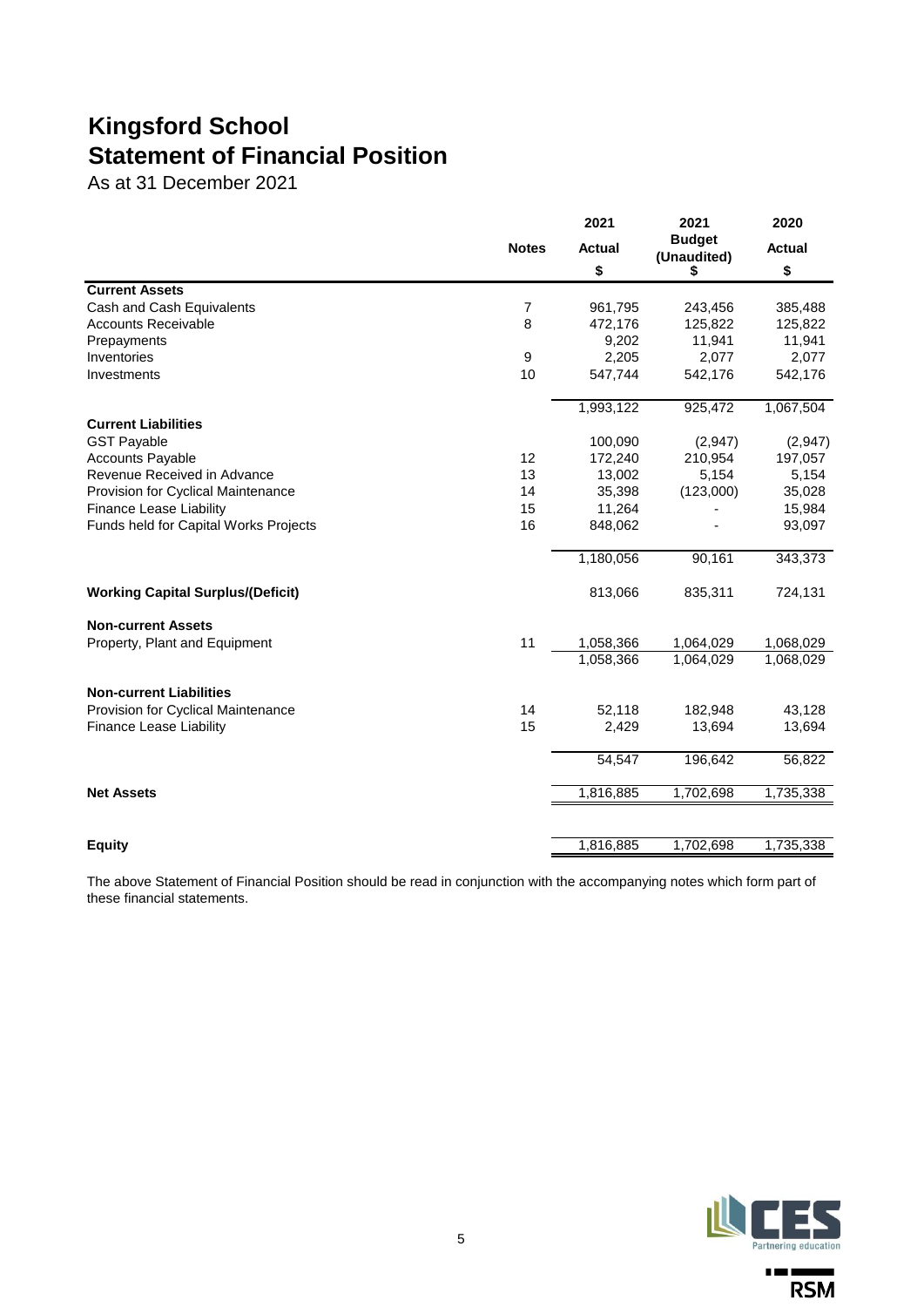# **Kingsford School Statement of Cash Flows**

For the year ended 31 December 2021

|                                                          |             | 2021          | 2021                         | 2020          |
|----------------------------------------------------------|-------------|---------------|------------------------------|---------------|
|                                                          | <b>Note</b> | <b>Actual</b> | <b>Budget</b><br>(Unaudited) | <b>Actual</b> |
|                                                          |             | \$            | 5                            | \$            |
| <b>Cash flows from Operating Activities</b>              |             |               |                              |               |
| <b>Government Grants</b>                                 |             | 917,156       | 1,225,463                    | 1,012,972     |
| <b>Locally Raised Funds</b>                              |             | 34,546        | 42,754                       | 96,962        |
| Goods and Services Tax (net)                             |             | 103,037       | 41,263                       | 41,263        |
| Payments to Employees                                    |             | (349, 336)    | (326, 256)                   | (415, 015)    |
| Payments to Suppliers                                    |             | (424, 011)    | (578, 214)                   | (465,002)     |
| <b>Interest Paid</b>                                     |             | (2, 190)      | (1,520)                      | (4, 409)      |
| <b>Interest Received</b>                                 |             | 6,277         | 6,319                        | 12,048        |
| Net cash from/(to) Operating Activities                  |             | 285,479       | 409,809                      | 278,819       |
| <b>Cash flows from Investing Activities</b>              |             |               |                              |               |
| Purchase of Property Plant & Equipment (and Intangibles) |             | (119, 752)    | (73,098)                     | (79, 515)     |
| Purchase of Investments                                  |             | (5,568)       | (114, 047)                   | (14, 047)     |
| Net cash from/(to) Investing Activities                  |             | (125, 320)    | (187, 145)                   | (93, 562)     |
| <b>Cash flows from Financing Activities</b>              |             |               |                              |               |
| Furniture and Equipment Grant                            |             |               |                              | 8,554         |
| <b>Finance Lease Payments</b>                            |             | (15,985)      | (30, 266)                    | (18, 539)     |
| Funds Administered on Behalf of Third Parties            |             | 432,133       |                              | 59,552        |
| Net cash from/(to) Financing Activities                  |             | 416,148       | (30, 266)                    | 49,567        |
| Net increase/(decrease) in cash and cash equivalents     |             | 576,307       | 192,398                      | 234,824       |
| Cash and cash equivalents at the beginning of the year   | 7           | 385,488       | 51,058                       | 150,664       |
| Cash and cash equivalents at the end of the year         | 7           | 961,795       | 243,456                      | 385,488       |

The statement of cash flows records only those cash flows directly within the control of the School. This means centrally funded teachers' salaries and the use of land and buildings grant and expense have been excluded.

The above Statement of Cash Flows should be read in conjunction with the accompanying notes which form part of these financial statements.



 $\mathbf{r} = \mathbf{r}$ **RSM**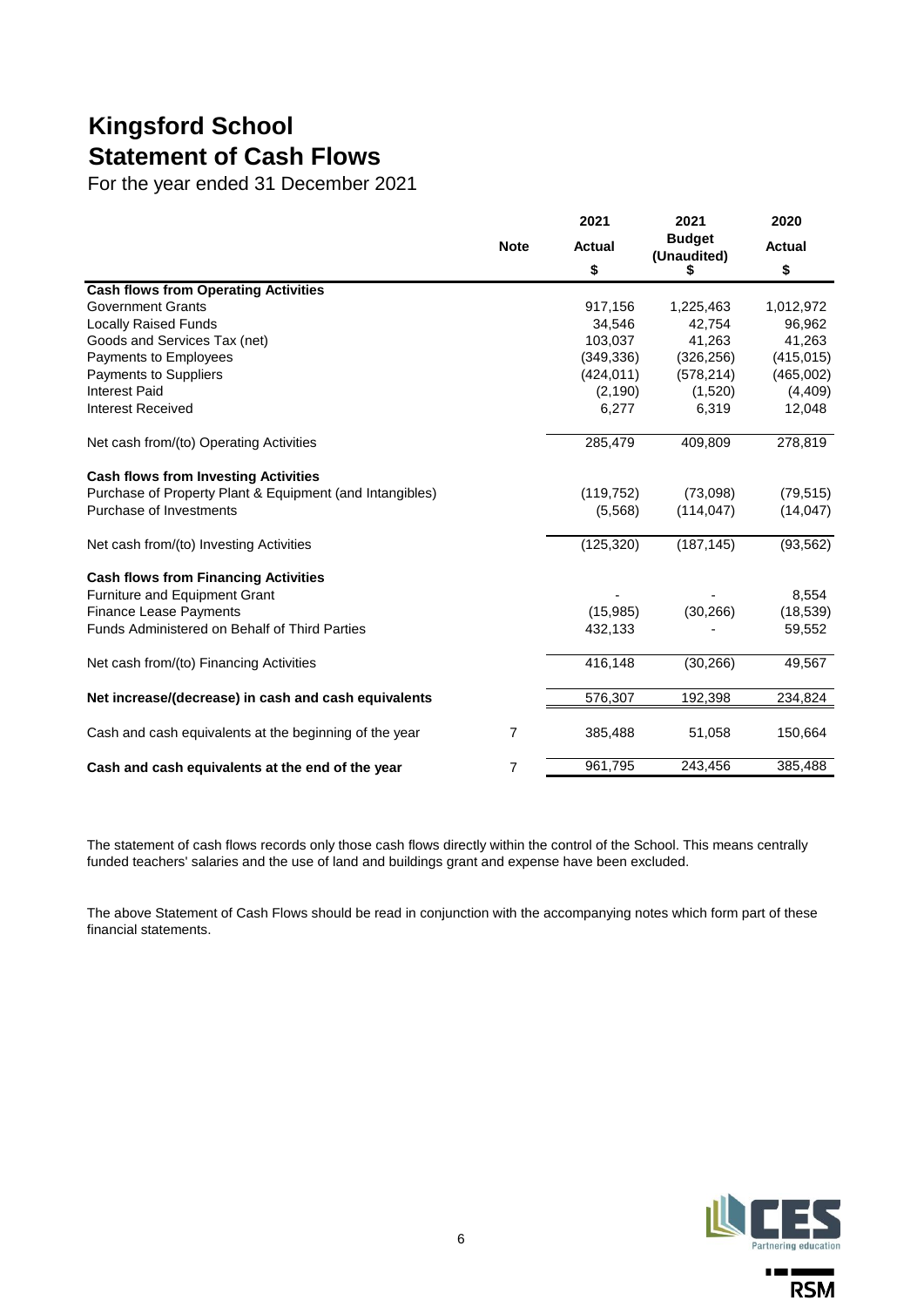# **Kingsford School Notes to the Financial Statements For the year ended 31 December 2021**

### **1. Statement of Accounting Policies**

### **a) Reporting Entity**

Kingsford School (the School) is a Crown entity as specified in the Crown Entities Act 2004 and a school as described in the Education and Training Act 2020. The Board is of the view that the School is a public benefit entity for financial reporting purposes.

### **b) Basis of Preparation**

#### *Reporting Period*

The financial reports have been prepared for the period 1 January 2021 to 31 December 2021 and in accordance with the requirements of the Education and Training Act 2020.

### *Basis of Preparation*

The financial statements have been prepared on a going concern basis, and the accounting policies have been consistently applied throughout the period.

### *Financial Reporting Standards Applied*

The Education and Training Act 2020 requires the School, as a Crown entity, to prepare financial statements in accordance with generally accepted accounting practice. The financial statements have been prepared in accordance with generally accepted accounting practice in New Zealand, applying Public Sector Public Benefit Entity (PBE) Standards Reduced Disclosure Regime as appropriate to public benefit entities that qualify for Tier 2 reporting. The school is considered a Public Benefit Entity as it meets the criteria specified as 'having a primary objective to provide goods and/or services for community or social benefit and where any equity has been provided with a view to supporting that primary objective rather than for financial return to equity holders'.

### *PBE Accounting Standards Reduced Disclosure Regime*

The School qualifies for Tier 2 as the school is not publicly accountable and is not considered large as it falls below the expenditure threshold of \$30 million per year. All relevant reduced disclosure concessions have been taken.

### *Measurement Base*

The financial statements are prepared on the historical cost basis unless otherwise noted in a specific accounting policy.

### *Presentation Currency*

These financial statements are presented in New Zealand dollars, rounded to the nearest dollar.

### *Specific Accounting Policies*

The accounting policies used in the preparation of these financial statements are set out below.

#### *Critical Accounting Estimates And Assumptions*

The preparation of financial statements requires management to make judgements, estimates and assumptions that affect the application of accounting policies and the reported amounts of assets, liabilities, revenue and expenses. Actual results may differ from these estimates.

Estimates and underlying assumptions are reviewed on an ongoing basis. Revisions to accounting estimates are recognised in the period in which the estimate is revised and in any future periods affected.

#### *Cyclical maintenance*

A school recognises its obligation to maintain the Ministry's buildings in a good state of repair as a provision for cyclical maintenance. This provision relates mainly to the painting of the school buildings. The estimate is based on the school's long term maintenance plan which is prepared as part of its 10 Year Property Planning process. During the year, the Board assesses the reasonableness of its 10 Year Property Plan on which the provision is based. Cyclical maintenance is disclosed at note 14.

#### *Useful lives of property, plant and equipment*

The School reviews the estimated useful lives of property, plant and equipment at the end of each reporting date. The School believes that the estimated useful lives of the property, plant and equipment as disclosed in the significant accounting policies are appropriate to the nature of the property, plant and equipment at reporting date. Property, plant and equipment is disclosed at note 11.

#### *Critical Judgements in applying accounting policies*

Management has exercised the following critical judgements in applying accounting policies:

#### *Classification of leases*

Determining whether a lease is a finance lease or an operating lease requires judgement as to whether the lease transfers substantially all the risks and rewards of ownership to the school. Judgement is required on various aspects that include, but are not limited to, the fair value of the leased asset, the economic life of the leased asset, whether or not to include renewal options in the lease term, and determining an appropriate discount rate to calculate the present value of the minimum lease payments. Classification as a finance lease means the asset is recognised in the statement of financial position as property, plant, and equipment, whereas for an operating lease no such asset is recognised.

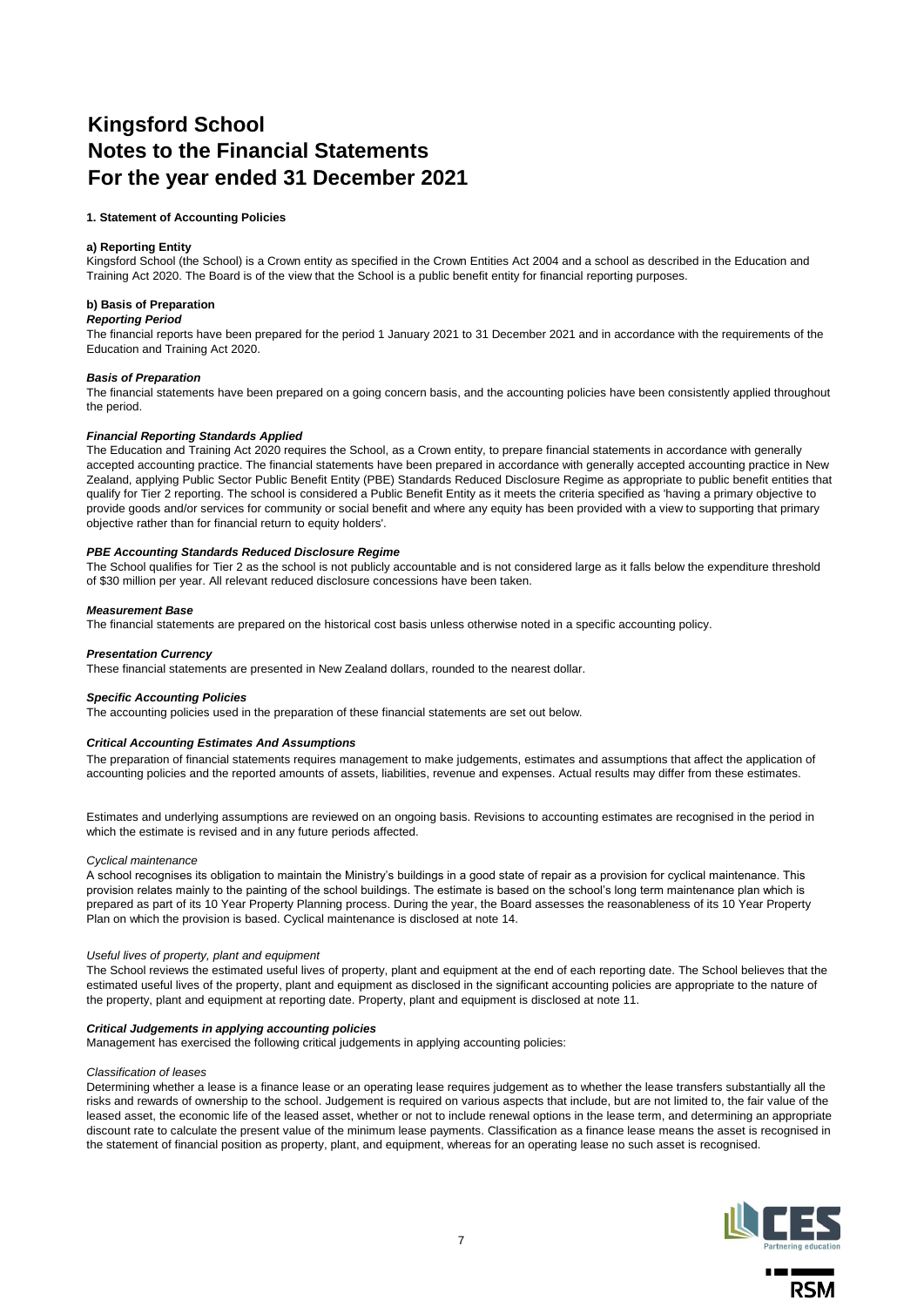### *Recognition of grants*

The School reviews the grants monies received at the end of each reporting period and whether any require a provision to carry forward amounts unspent. The School believes all grants received have been appropriately recognised as a liability if required. Government grants are disclosed at note 2.

#### **c) Revenue Recognition**

#### *Government Grants*

The school receives funding from the Ministry of Education. The following are the main types of funding that the School receives.

Operational grants are recorded as revenue when the School has the rights to the funding, which is in the year that the funding is received.

Teachers salaries grants are recorded as revenue when the School has the rights to the funding in the salary period they relate to. The grants are not received in cash by the School and are paid directly to teachers by the Ministry of Education.

The property from which the School operates is owned by the Crown and managed by the Ministry of Education on behalf of the Crown. These are not received in cash by the School as they equate to the deemed expense for using the land and buildings which are owned by the Crown. The School's use of the land and buildings as occupant is based on a property occupancy document as gazetted by the Ministry. The expense is based on an assumed market rental yield on the value of land and buildings as used for rating purposes.

This is a non-cash revenue that is offset by a non-cash expense. The use of land and buildings grants and associated expenditure are recorded in the period the School uses the land and buildings.

For Integrated Groups this note should also include the following:

The property from which the School operates is owned by the Proprietor. Grants for the use of land and buildings are also not received in cash by the school however they equate to the deemed expense for using the land and buildings. This expense is based on an assumed market rental yield on the land and buildings as used for rating purposes.

This is a non-cash revenue that is offset by a non-cash expense. The use of land and buildings grants and associated expenditure are recorded in the period the School uses the land and buildings.

#### *Other Grants*

Other grants are recorded as revenue when the School has the rights to the funding, unless there are unfulfilled conditions attached to the grant, in which case the amount relating to the unfulfilled conditions is recognised as a liability and released to revenue as the conditions are fulfilled.

#### *Donations, Gifts and Bequests*

Donations, gifts and bequests are recorded as revenue when their receipt is formally acknowledged by the School.

#### *Interest Revenue*

Interest Revenue earned on cash and cash equivalents and investments is recorded as revenue in the period it is earned.

#### **d) Finance Lease Payments**

Finance lease payments are apportioned between the finance charge and the reduction of the outstanding liability. The finance charge is allocated to each period during the lease term on an effective interest basis.

### **e) Cash and Cash Equivalents**

Cash and cash equivalents include cash on hand, bank balances, deposits held at call with banks, and other short term highly liquid investments with original maturities of 90 days or less, and bank overdrafts. The carrying amount of cash and cash equivalents represent fair value.

#### **f) Accounts Receivable**

Short-term receivables are recorded at the amount due, less an allowance for credit losses (uncollectable debts). The schools receivables are largely made up of funding from the Ministry of Education, therefore the level of uncollectable debts is not considered to be material. However, short-term receivables are written off when there is no reasonable expectation of recovery.

### **g) Inventories**

Inventories are consumable items held for sale and comprised of stationery and school uniforms. They are stated at the lower of cost and net realisable value. Cost is determined on a first in, first out basis. Net realisable value is the estimated selling price in the ordinary course of activities less the estimated costs necessary to make the sale. Any write down from cost to net realisable value is recorded as an expense in the Statement of Comprehensive Revenue and Expense in the period of the write down.

#### **h) Investments**

Bank term deposits are initially measured at the amount invested. Interest is subsequently accrued and added to the investment balance. A loss allowance for expected credit losses is recognised if the estimated loss allowance is not trivial.

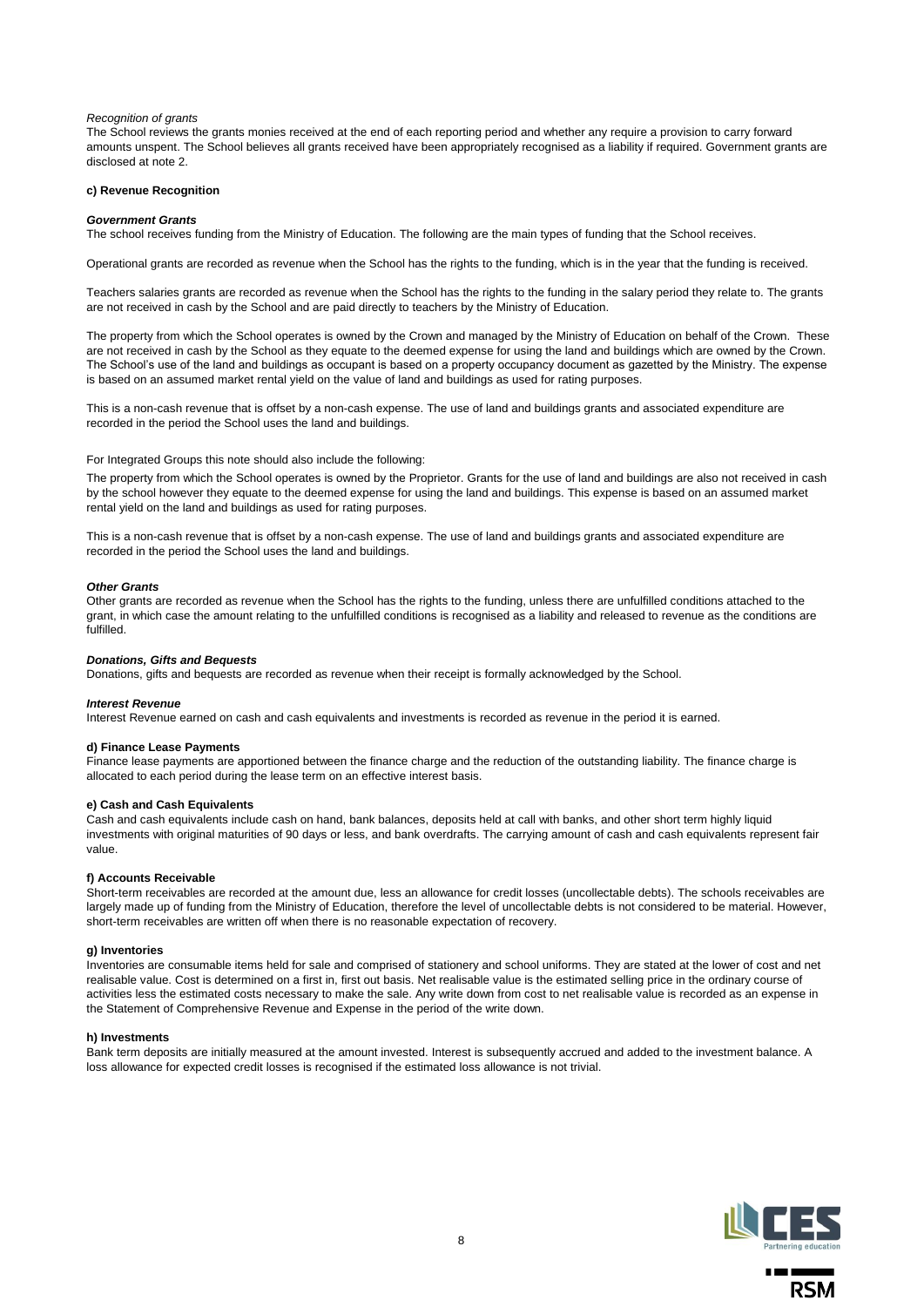### **i) Property, Plant and Equipment**

Land and buildings owned by the Crown are excluded from these financial statements. The Board's use of the land and buildings as 'occupant' is based on a property occupancy document.

Improvements to buildings owned by the Crown are recorded at cost, less accumulated depreciation and impairment losses.

Property, plant and equipment are recorded at cost or, in the case of donated assets, fair value at the date of receipt, less accumulated depreciation and impairment losses. Cost or fair value as the case may be, includes those costs that relate directly to bringing the asset to the location where it will be used and making sure it is in the appropriate condition for its intended use.

Gains and losses on disposals (i.e. sold or given away) are determined by comparing the proceeds received with the carrying amounts (i.e. the book value). The gain or loss arising from the disposal of an item of property, plant and equipment is recognised in the Statement of Comprehensive Revenue and Expense.

#### *Finance Leases*

A finance lease transfers to the lessee substantially all the risks and rewards incidental to ownership of an asset, whether or not title is eventually transferred. At the start of the lease term, finance leases are recognised as assets and liabilities in the statement of financial position at the lower of the fair value of the leased asset or the present value of the minimum lease payments. The finance charge is charged to the surplus or deficit over the lease period so as to produce a constant periodic rate of interest on the remaining balance of the liability. The amount recognised as an asset is depreciated over its useful life. If there is no reasonable certainty whether the school will obtain ownership at the end of the lease term, the asset is fully depreciated over the shorter of the lease term and its useful life.

#### *Depreciation*

Property, plant and equipment except for library resources are depreciated over their estimated useful lives on a straight line basis. Library resources are depreciated on a diminishing value basis. Depreciation of all assets is reported in the Statement of Comprehensive Revenue and Expense.

The estimated useful lives of the assets are: Building improvements to Crown Owned Assets 10–40 years 10–40 years 10–40 years Furniture and equipment 10 years<br>
Information and communication technology<br>
3 years Information and communication technology Motor vehicles 5 years 3 years 3 years 3 years 3 years 3 years 3 years 3 years 3 years 3 years 3 years 3 years 3 years 3 years 3 years 3 years 3 years 3 years 3 years 3 years 3 years 3 years 3 years 3 years 3 years 3 years Leased assets held under a Finance Lease Term of Lease Term of Lease Term of Lease Library resources 12.5% Diminishing value

#### **j) Impairment of property, plant, and equipment and intangible assets**

The school does not hold any cash generating assets. Assets are considered cash generating where their primary objective is to generate a commercial return.

#### *Non cash generating assets*

Property, plant, and equipment and intangible assets held at cost that have a finite useful life are reviewed for impairment whenever events or changes in circumstances indicate that the carrying amount may not be recoverable. An impairment loss is recognised for the amount by which the asset's carrying amount exceeds its recoverable service amount. The recoverable service amount is the higher of an asset's fair value less costs to sell and value in use.

Value in use is determined using an approach based on either a depreciated replacement cost approach, restoration cost approach, or a service units approach. The most appropriate approach used to measure value in use depends on the nature of the impairment and availability of information.

If an asset's carrying amount exceeds its recoverable service amount, the asset is regarded as impaired and the carrying amount is written down to the recoverable amount. The total impairment loss is recognised in the surplus or deficit.

The reversal of an impairment loss is recognised in the surplus or deficit.

#### **k) Accounts Payable**

Accounts Payable represents liabilities for goods and services provided to the School prior to the end of the financial year which are unpaid. Accounts Payable are recorded at the amount of cash required to settle those liabilities. The amounts are unsecured and are usually paid within 30 days of recognition.

### **l) Employee Entitlements**

### *Short-term employee entitlements*

Employee entitlements that are expected to be settled within 12 months after the end of the reporting period in which the employees provide the related service are measured based on accrued entitlements at current rates of pay. These include salaries and wages accrued up to balance date, annual leave earned, by non teaching staff, to but not yet taken at balance date.

### *Long-term employee entitlements*

Employee benefits that are not expected to be settled wholly before twelve months after the end of the reporting period in which the employee provides the related service, such as retirement and long service leave, have been calculated on an actuarial basis.

The calculations are based on the likely future entitlements accruing to employees, based on years of service, years to entitlement, the likelihood that employees will reach the point of entitlement, and contractual entitlement information, and the present value of the estimated future cash flows

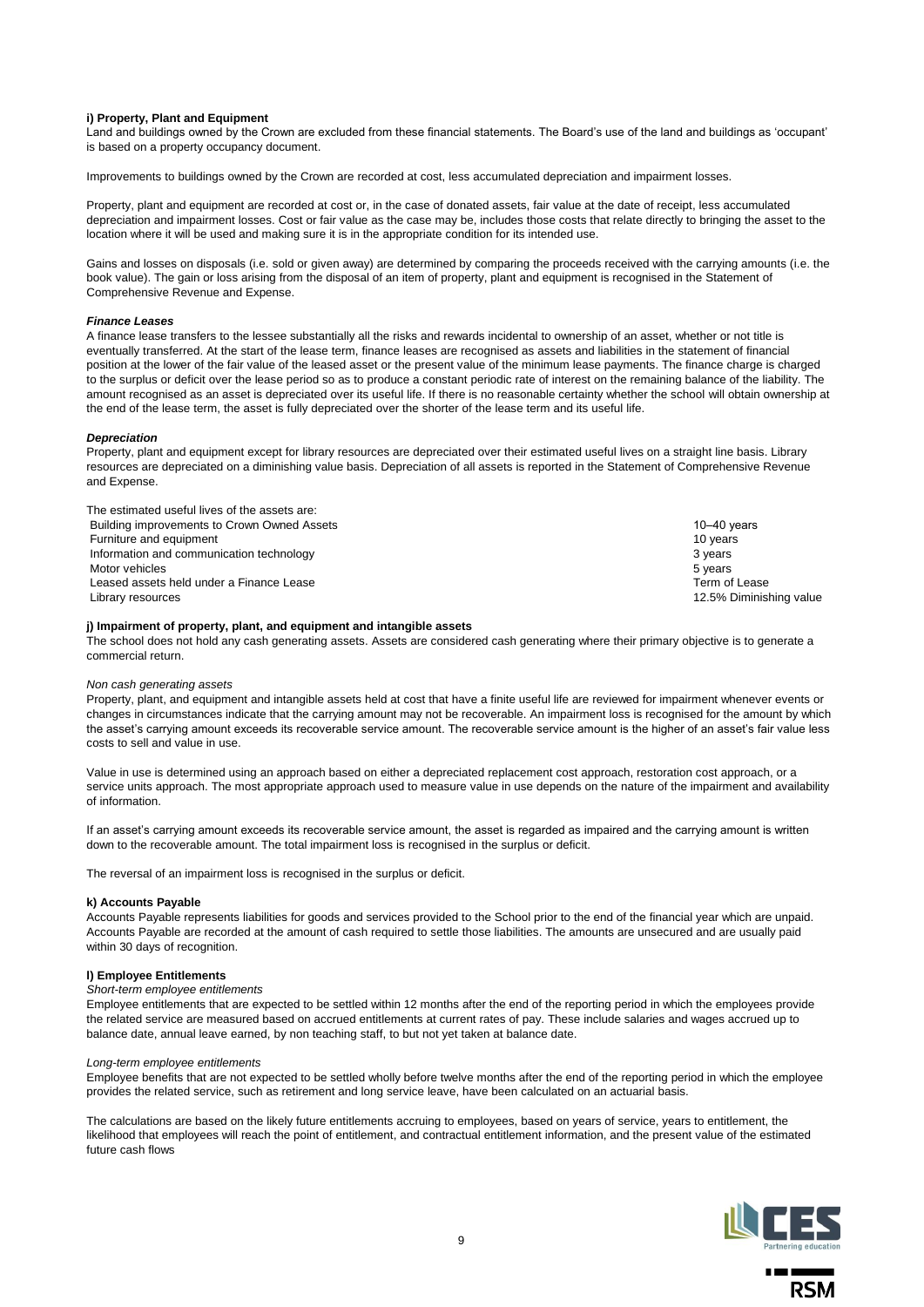### **m) Revenue Received in Advance**

Revenue received in advance relates to fees received from grants received where there are unfulfilled obligations for the School to provide services in the future. The fees are recorded as revenue as the obligations are fulfilled and the fees earned.

#### **n) Provision for Cyclical Maintenance**

The property from which the School operates is owned by the Crown, and is vested in the Ministry. The Ministry has gazetted a property occupancy document that sets out the Board's property maintenance responsibilities. The Board is responsible for maintaining the land, buildings and other facilities on the School site in a state of good order and repair.

Cyclical maintenance, which involves painting the interior and exterior of the School, makes up the most significant part of the Board's responsibilities outside day-to-day maintenance. The provision is a reasonable estimate, based on an up to date 10 Year Property Plan (10YPP) or another appropriate source of evidence.

#### **o) Financial Instruments**

The School's financial assets comprise cash and cash equivalents, accounts receivable, and investments. All of these financial assets, except for investments that are shares, are categorised as 'financial assets measured at amortised cost' for accounting purposes in accordance with financial reporting standards.

Investments that are shares are categorised as 'financial assets at fair value through other comprehensive revenue and expense' for accounting purposes in accordance with financial reporting standards.

The School's financial liabilities comprise accounts payable, borrowings, finance lease liability, and painting contract liability. All of these financial liabilities are categorised as 'financial liabilities measured at amortised cost' for accounting purposes in accordance with financial reporting standards.

### **p) Borrowings**

Borrowings on normal commercial terms are initially recognised at the amount borrowed plus transaction costs. Interest due on the borrowings is subsequently accrued and added to the borrowings balance. Borrowings are classified as current liabilities unless the school has an unconditional right to defer settlement of the liability for at least 12 months after balance date.

Borrowings include but are not limited to bank overdrafts, operating leases, finance leases, painting contracts and term loans.

#### **q) Goods and Services Tax (GST)**

The financial statements have been prepared on a GST exclusive basis, with the exception of accounts receivable and accounts payable which are stated as GST inclusive.

The net amount of GST paid to, or received from, the IRD, including the GST relating to investing and financing activities, is classified as a net operating cash flow in the statements of cash flows.

Commitments and contingencies are disclosed exclusive of GST.

#### **r) Budget Figures**

The budget figures are extracted from the School budget that was approved by the Board.

#### **s) Services received in-kind**

From time to time the School receives services in-kind, including the time of volunteers. The School has elected not to recognise services received in kind in the Statement of Comprehensive Revenue and Expense.

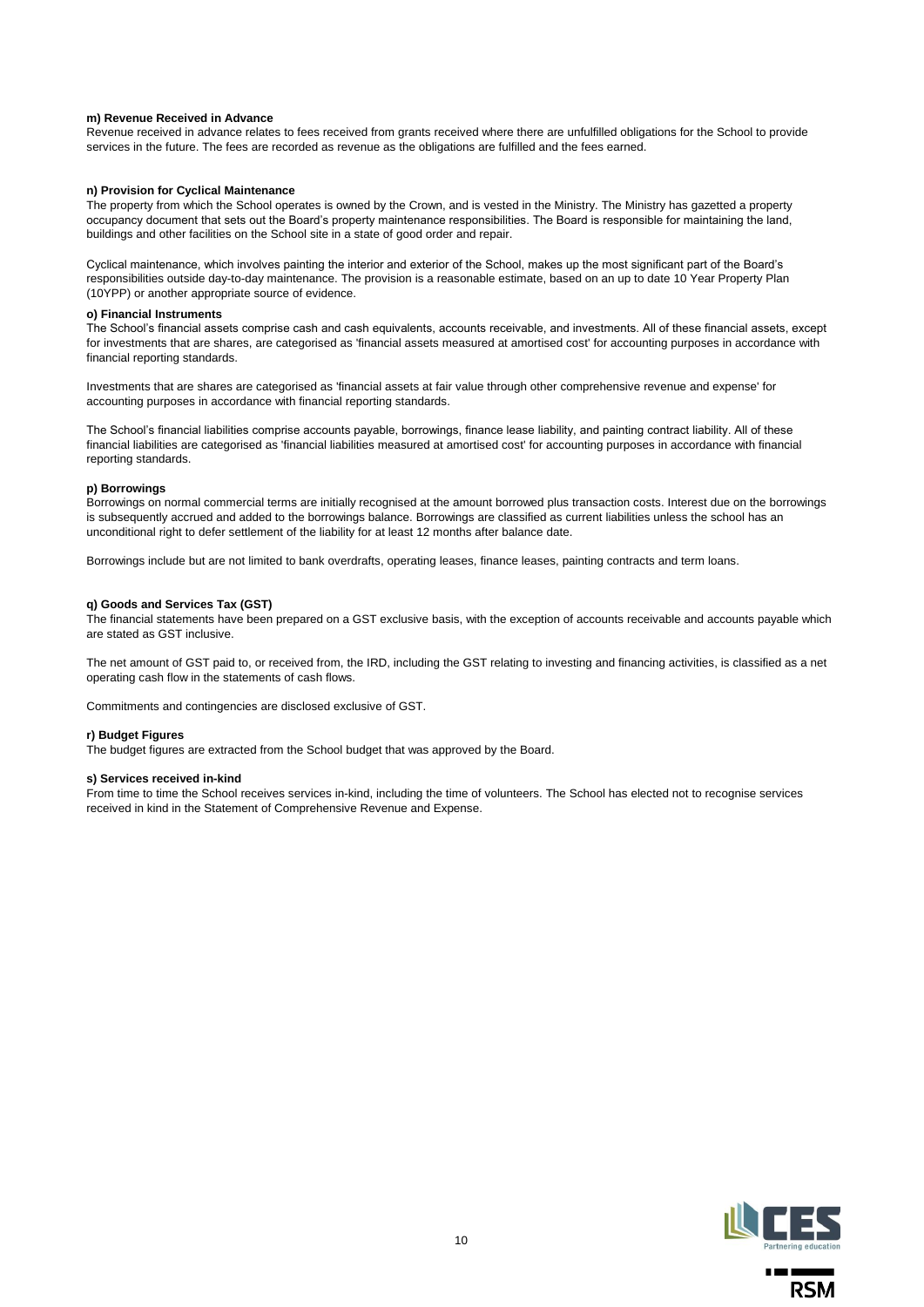# **2. Government Grants**

|                                  | 2021          | 2021                         | 2020      |
|----------------------------------|---------------|------------------------------|-----------|
|                                  | <b>Actual</b> | <b>Budget</b><br>(Unaudited) | Actual    |
|                                  | S             |                              | \$        |
| <b>Operational Grants</b>        | 858,128       | 814.454                      | 827,405   |
| <b>Teachers' Salaries Grants</b> | 1,641,528     | 1,598,796                    | 1,598,796 |
| Use of Land and Buildings Grants | 572.715       | 737.011                      | 737,011   |
| <b>Other MoE Grants</b>          | 337.030       | 116.066                      | 165.545   |
|                                  | 3,409,401     | 3,266,327                    | 3,328,757 |

**The school has opted in to the donations scheme for this year. Total amount received was \$52,650.**

# **3. Locally Raised Funds**

Local funds raised within the School's community are made up of:

|                                                      | 2021          | 2021                         | 2020          |
|------------------------------------------------------|---------------|------------------------------|---------------|
|                                                      | <b>Actual</b> | <b>Budget</b><br>(Unaudited) | <b>Actual</b> |
| <b>Revenue</b>                                       | \$            | \$                           | \$            |
| Donations & Bequests                                 | 6,456         | 5,000                        | 10,450        |
| <b>Fees for Extra Curricular Activities</b>          | 4,935         | 3,100                        | 95            |
| Trading                                              | 15,019        | 18,000                       | 20,145        |
| Fundraising & Community Grants                       | 21,440        | 11,500                       | 12,629        |
|                                                      | 47,850        | 37,600                       | 43,319        |
| <b>Expenses</b>                                      |               |                              |               |
| <b>Extra Curricular Activities Costs</b>             | 16,435        | 32,100                       | 10,390        |
| Trading                                              | 6,112         | 6,000                        | 9,860         |
| <b>Fundraising and Community Grant Costs</b>         | 9,635         | 1,500                        |               |
|                                                      | 32,182        | 39,600                       | 20,250        |
| Surplus/ (Deficit) for the year Locally raised funds | 15,668        | (2,000)                      | 23,069        |
| 4. Learning Resources                                |               |                              |               |
|                                                      | 2021          | 2021                         | 2020          |
|                                                      | Actual        | <b>Budget</b><br>(Unaudited) | <b>Actual</b> |

| Curricular                               | 34.359    | 54.273    | 39.719    |
|------------------------------------------|-----------|-----------|-----------|
| Information and Communication Technology | 14.047    | 15.000    | 17.239    |
| Library Resources                        | 1.818     | 3.000     | 1.943     |
| Employee Benefits - Salaries             | 1.920.446 | 881.168.ا | 1.979.519 |
| <b>Staff Development</b>                 | 11.593    | 25,000    | 17,720    |



**\$ \$ \$**

1,982,263 1,978,441 2,056,140

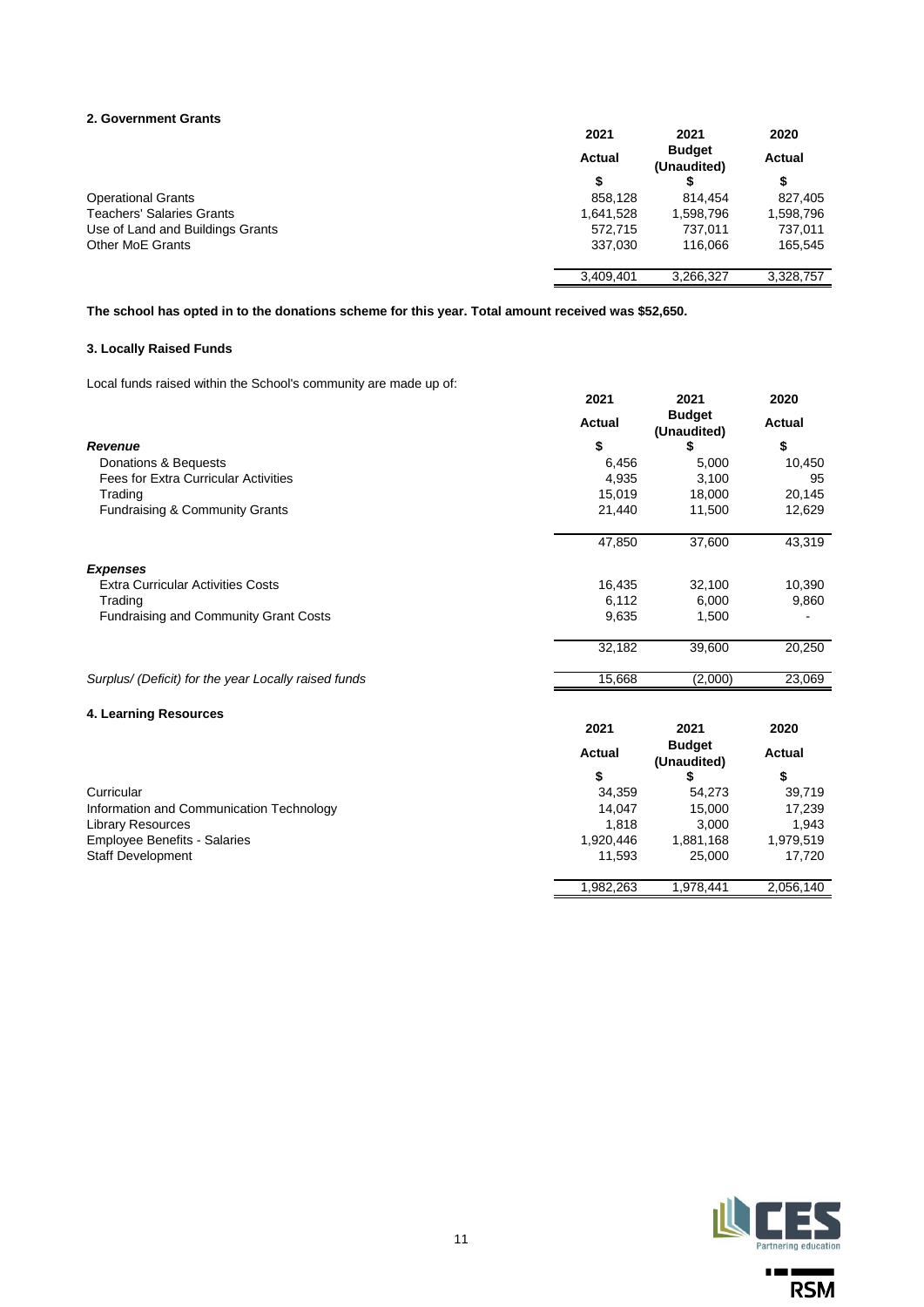# **5. Administration**

|                                                | 2021          | 2021                         | 2020          |
|------------------------------------------------|---------------|------------------------------|---------------|
|                                                | <b>Actual</b> | <b>Budget</b><br>(Unaudited) | <b>Actual</b> |
|                                                | \$            | \$                           | \$            |
| <b>Audit Fee</b>                               | 7,050         | 5,690                        | 5,690         |
| <b>Board Fees</b>                              | 2,035         | 3,630                        | 1,874         |
| <b>Board Expenses</b>                          | 12,880        | 19,650                       | 4,897         |
| Communication                                  | 5,868         | 6,600                        | 5,358         |
| Consumables                                    | 12,020        | 10,000                       | 9,518         |
| <b>Legal Fees</b>                              | 3,626         |                              | 680           |
| Other                                          | 9,601         | 11,000                       | 13,263        |
| <b>Employee Benefits - Salaries</b>            | 78,737        | 85,078                       | 70,279        |
| Insurance                                      | 4,475         | 4,634                        | 4,413         |
| Service Providers, Contractors and Consultancy | 12,915        | 13,165                       | 12,850        |
| <b>Healthy School Lunches Programme</b>        | 251,879       |                              |               |
|                                                | 401,086       | 159,447                      | 128,822       |
| 6. Property                                    |               |                              |               |
|                                                | 2021          | 2021                         | 2020          |
|                                                | <b>Actual</b> | <b>Budget</b><br>(Unaudited) | <b>Actual</b> |
|                                                | \$            | \$                           | \$            |
| Caretaking and Cleaning Consumables            | 42,985        | 53,500                       | 8,711         |
| <b>Consultancy and Contract Services</b>       | 85,804        | 88,380                       | 151,995       |
| <b>Cyclical Maintenance Provision</b>          | 9,360         | 16,820                       | (43, 807)     |
| Grounds                                        | 23,311        | 9,590                        | 5,648         |
| Heat, Light and Water                          | 40,085        | 50,136                       | 48,724        |
| Repairs and Maintenance                        | 56,551        | 70,622                       | 40,685        |
| Use of Land and Buildings                      | 572,715       | 737,011                      | 737,011       |
| Security                                       | 4,202         | 5,000                        | 4,513         |
|                                                | 835,013       | 1,031,059                    | 953,480       |

In 2021, the Ministry of Education revised the notional rent rate from 8% to 5% to align it with the Governament Capital Charge rate. This is considered to be a reasonalbe proxy for the market rental yield on the value of the land and buildings used by the schools. Accordingly in 2021, the use of land and buildings figure represents 5% of the school's total property value. Property values are establised as part of the nation-wide revaluation exercise that is conducted every 30 June for the Ministry of Education's year-end reporting purposes.

# **7. Cash and Cash Equivalents**

|                                                       | 2021          | 2021                         | 2020    |
|-------------------------------------------------------|---------------|------------------------------|---------|
|                                                       | <b>Actual</b> | <b>Budget</b><br>(Unaudited) | Actual  |
|                                                       |               |                              |         |
| <b>Bank Accounts</b>                                  | 961.795       | 243.456                      | 385,488 |
| Cash and cash equivalents for Statement of Cash Flows | 961.795       | 243.456                      | 385.488 |
|                                                       |               |                              |         |

Of the \$961,795 Cash and Cash Equivalents, \$848,062 is held by the School on behalf of the Ministry of Education. These funds have been provided by the Ministry as part of the school's 5 Year Agreement funding for upgrades to the school's buildings. The funds are required to be spent in 2021 on Crown owned school buildings.



 $\mathbf{r} = \mathbf{r}$ **RSM** 

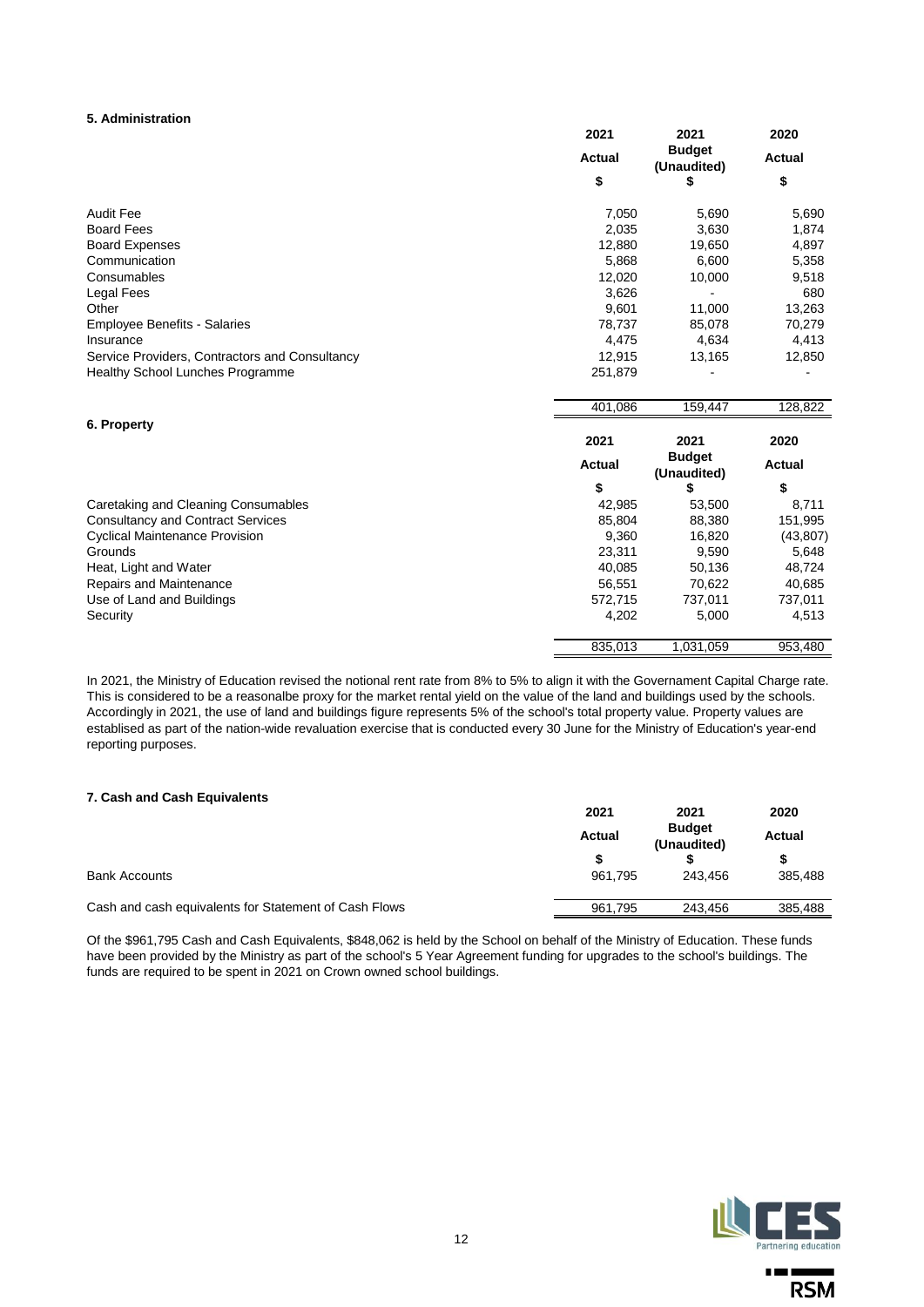# **8. Accounts Receivable**

| 2021          | 2021                               | 2020                                               |
|---------------|------------------------------------|----------------------------------------------------|
| <b>Actual</b> | <b>Budget</b><br>(Unaudited)       | <b>Actual</b>                                      |
| \$            | \$                                 | \$                                                 |
| 9,211         |                                    |                                                    |
| 324,012       |                                    |                                                    |
| 1,349         | 1,181                              | 1,181                                              |
| 137,604       | 124,641                            | 124,641                                            |
|               |                                    | 125,822                                            |
|               |                                    |                                                    |
|               |                                    | 1,181                                              |
| 461,616       | 124,641                            | 124,641                                            |
| 472,176       | 125,822                            | 125,822                                            |
|               |                                    |                                                    |
|               |                                    | 2020                                               |
| <b>Actual</b> | (Unaudited)                        | <b>Actual</b>                                      |
| \$            | \$                                 | \$                                                 |
|               |                                    | 2,077                                              |
| 2,205         | 2,077                              | 2,077                                              |
|               | 472,176<br>10,560<br>2021<br>2,205 | 125,822<br>1,181<br>2021<br><b>Budget</b><br>2,077 |

The School's investment activities are classified as follows:

|                          | <b>Actual</b> | <b>Budget</b><br>(Unaudited) | Actual  |
|--------------------------|---------------|------------------------------|---------|
| <b>Current Asset</b>     |               |                              |         |
| Short-term Bank Deposits | 547.744       | 542.176                      | 542.176 |
| <b>Total Investments</b> | 547.744       | 542.176                      | 542.176 |



 $\mathbf{r} = \mathbf{r}$ 

÷  $RSM$ 

**2021 2021 2020**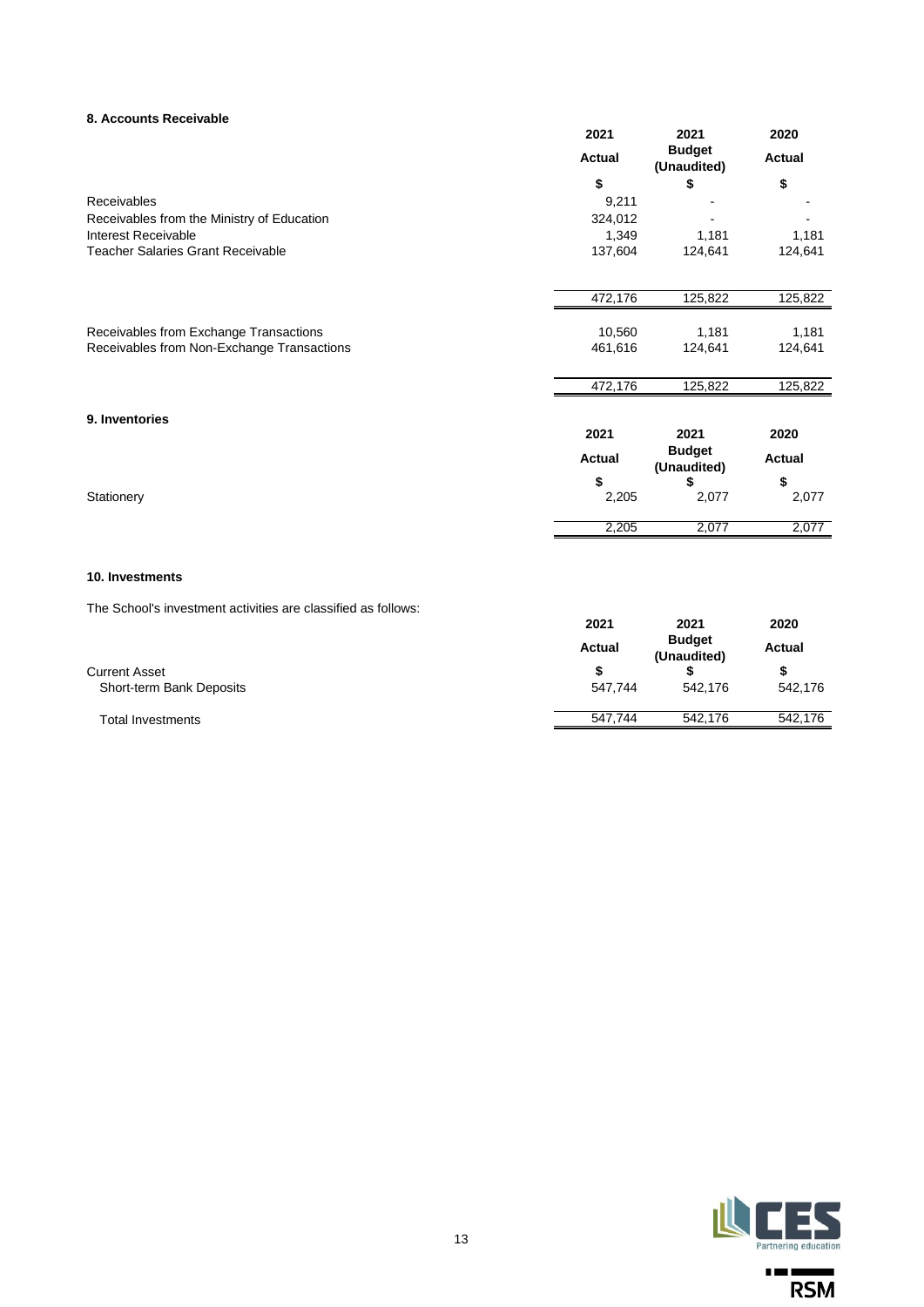# **11. Property, Plant and Equipment**

|                                             | Opening<br>Balance (NBV) | Additions | <b>Disposals</b>         | Impairment | Depreciation | Total (NBV) |
|---------------------------------------------|--------------------------|-----------|--------------------------|------------|--------------|-------------|
| 2021                                        | \$                       | \$        | \$                       |            |              |             |
| <b>Building Improvements</b>                | 658,578                  | 7.938     |                          |            | (25, 644)    | 640,872     |
| Furniture and Equipment                     | 320.783                  | 14,845    | $\blacksquare$           |            | (45, 454)    | 290,174     |
| Information and Communication<br>Technology | 48,935                   | 7.428     | $\overline{\phantom{a}}$ | -          | (32, 777)    | 23,586      |
| <b>Motor Vehicles</b>                       |                          | 88,696    |                          | -          | (8,870)      | 79,826      |
| Leased Assets                               | 28.100                   |           |                          |            | (15, 110)    | 12,990      |
| <b>Library Resources</b>                    | 11.633                   | 845       | $\blacksquare$           |            | (1,560)      | 10,918      |
| Balance at 31 December 2021                 | .068.029                 | 119.752   |                          |            | (129,415)    | 1,058,366   |

The net carrying value of equipment held under a finance lease is **\$12,990 (2020: \$28,100)**

|                                  | 2021                        | 2021                               | 2021                     | 2020                        | 2020                               | 2020                     |
|----------------------------------|-----------------------------|------------------------------------|--------------------------|-----------------------------|------------------------------------|--------------------------|
|                                  | Cost or<br><b>Valuation</b> | Accumulated<br><b>Depreciation</b> | <b>Net Book</b><br>Value | Cost or<br><b>Valuation</b> | Accumulated<br><b>Depreciation</b> | <b>Net Book</b><br>Value |
|                                  | \$                          | \$                                 | \$                       | \$                          | \$                                 | \$                       |
| <b>Building Improvements</b>     | 932.447                     | (291,576)                          | 640.871                  | 924.509                     | (265, 931)                         | 658,578                  |
| <b>Furniture and Equipment</b>   | 902,976                     | (612, 802)                         | 290.174                  | 888,131                     | (567, 348)                         | 320,783                  |
| Information and Communication To | 390,771                     | (367, 184)                         | 23,587                   | 383.342                     | (334,407)                          | 48,935                   |
| <b>Motor Vehicles</b>            | 88,696                      | (8, 870)                           | 79,826                   |                             |                                    |                          |
| Leased Assets                    | 178,573                     | (165,583)                          | 12,990                   | 178.573                     | (150, 473)                         | 28,100                   |
| Library Resources                | 58,073                      | (47, 155)                          | 10,918                   | 57,228                      | (45, 595)                          | 11,633                   |
| <b>Balance at 31 December</b>    | 2,551,536                   | (1,493,170)                        | 1,058,366                | 2,431,783                   | (1,363,754)                        | 1,068,029                |

# **12. Accounts Payable**

|                                                                                                  | 2021          | 2021                         | 2020          |
|--------------------------------------------------------------------------------------------------|---------------|------------------------------|---------------|
|                                                                                                  | <b>Actual</b> | <b>Budget</b><br>(Unaudited) | Actual        |
|                                                                                                  | \$            | \$                           | \$            |
| Creditors                                                                                        | 21,617        | 45,182                       | 43,974        |
| Accruals                                                                                         | 8,126         | 5,690                        | 6,898         |
| <b>Banking Staffing Overuse</b>                                                                  |               | 27,794                       | 13,897        |
| <b>Employee Entitlements - Salaries</b>                                                          | 137,604       | 124,641                      | 124,641       |
| Employee Entitlements - Leave Accrual                                                            | 4,891         | 7,647                        | 7,647         |
|                                                                                                  | 172,238       | 210,954                      | 197,057       |
|                                                                                                  |               |                              |               |
| Payables for Exchange Transactions                                                               | 172,238       | 210,954                      | 197,057       |
|                                                                                                  | 172,238       | 210,954                      | 197,057       |
| The carrying value of payables approximates their fair value.<br>13. Revenue Received in Advance |               |                              |               |
|                                                                                                  | 2021          | 2021                         | 2020          |
|                                                                                                  | <b>Actual</b> | <b>Budget</b><br>(Unaudited) | <b>Actual</b> |
|                                                                                                  | \$            | \$                           | \$            |
| Grants in Advance - Ministry of Education                                                        | 11,941        |                              |               |
| Other revenue in Advance                                                                         | 1,061         | 5,154                        | 5,154         |
|                                                                                                  | 13,002        | 5,154                        | 5,154         |



 $\mathbf{r} = \mathbf{r}$ 

 $\blacksquare$  $RSM$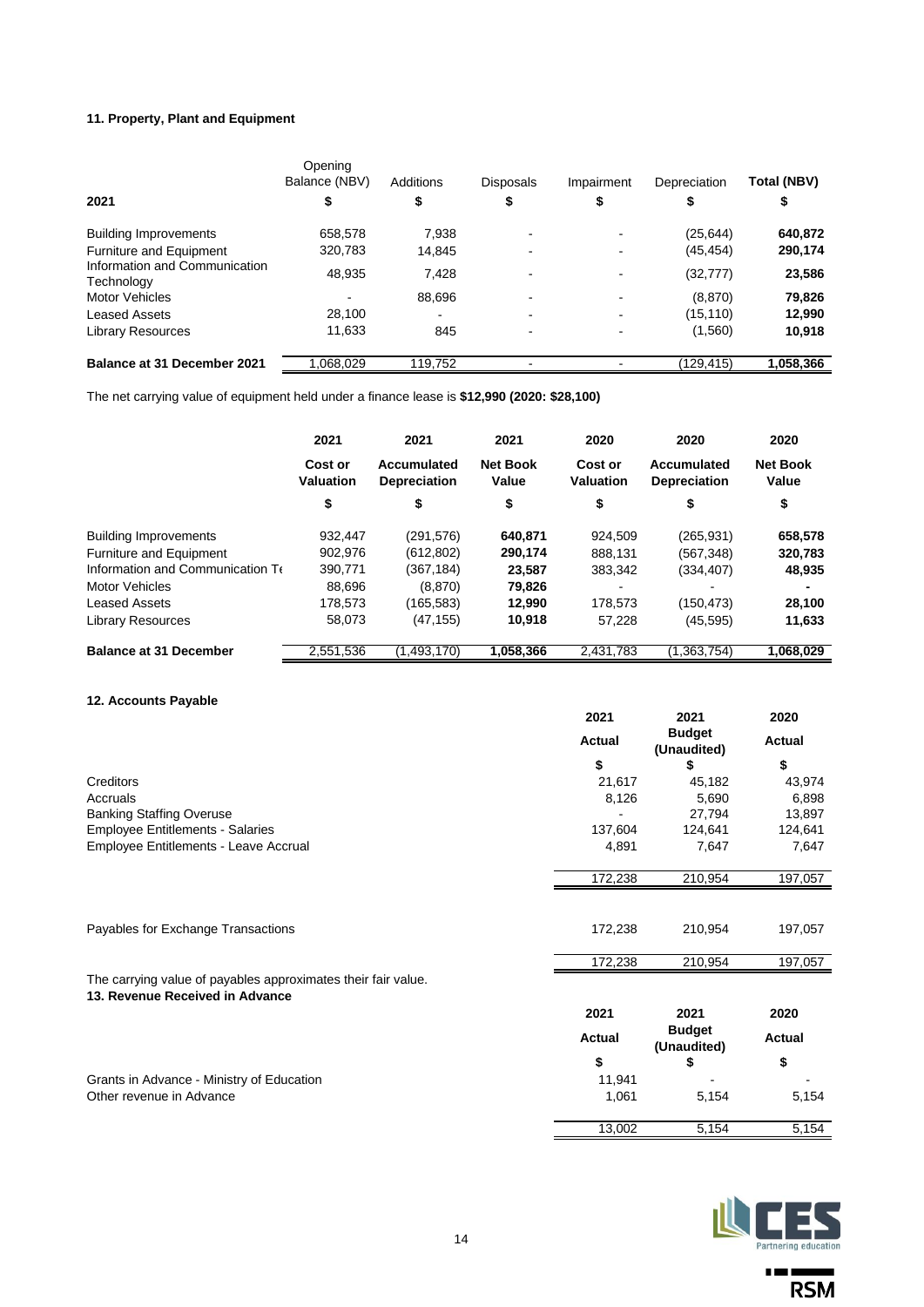# **14. Provision for Cyclical Maintenance**

|                                                       | 2021          | 2021                         | 2020      |
|-------------------------------------------------------|---------------|------------------------------|-----------|
|                                                       | <b>Actual</b> | <b>Budget</b><br>(Unaudited) | Actual    |
|                                                       | \$            |                              | \$        |
| Provision at the Start of the Year                    | 78.156        | 78.156                       | 121,963   |
| Increase/ (decrease) to the Provision During the Year | 9.360         | 16.820                       | (43, 807) |
| Use of the Provision During the Year                  |               | (35,028)                     |           |
| Provision at the End of the Year                      | 87.516        | 59.948                       | 78,156    |
| Cyclical Maintenance - Current                        | 35,398        | (123,000)                    | 35,028    |
| Cyclical Maintenance - Term                           | 52.118        | 182.948                      | 43.128    |
|                                                       | 87.516        | 59.948                       | 78.156    |

# **15. Finance Lease Liability**

The School has entered into a number of finance lease agreements for computers and other ICT equipment. Minimum lease payments payable:

|                                                  | 2021          | 2021                         | 2020    |
|--------------------------------------------------|---------------|------------------------------|---------|
|                                                  | <b>Actual</b> | <b>Budget</b><br>(Unaudited) | Actual  |
|                                                  | \$            |                              | \$      |
| No Later than One Year                           | 11,993        |                              | 18,174  |
| Later than One Year and no Later than Five Years | 2.550         | 13.694                       | 14,545  |
| <b>Future Finance Charges</b>                    | (850)         |                              | (3,042) |
|                                                  | 13,693        | 13,694                       | 29,677  |
| <b>Represented by</b>                            |               |                              |         |
| Finance lease liability - Current                | 11.264        |                              | 15,984  |
| Finance lease liability - Term                   | 2,429         | 13,694                       | 13,693  |
|                                                  | 13,693        | 13,694                       | 29,677  |



 $\mathbf{r} = \mathbf{r}$ 

▅ **RSM**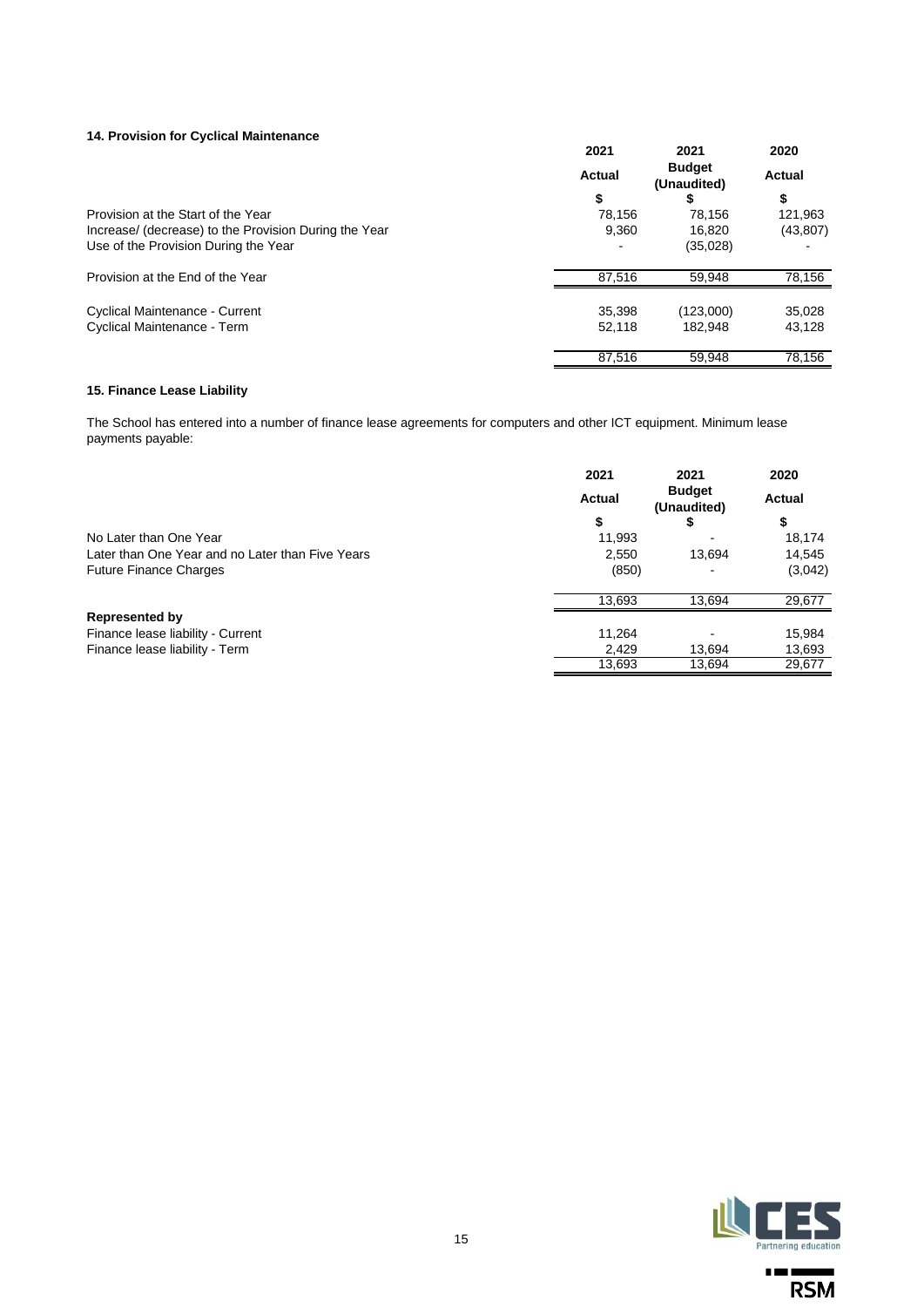# **16. Funds Held for Capital Works Projects**

During the year the School received and applied funding from the Ministry of Education for the following capital works projects. The

| 2021                                           | Opening<br><b>Balances</b> | <b>Receipts</b><br>from MoE<br>\$ | <b>Payments</b> | <b>Board</b><br><b>Contributions</b> | <b>Closing</b><br><b>Balances</b> |
|------------------------------------------------|----------------------------|-----------------------------------|-----------------|--------------------------------------|-----------------------------------|
| 5YA Project - Block 4 ILE                      | 10,610                     |                                   | (10,610)        |                                      |                                   |
| 5YA Project - Block 2 ILE                      | (2,525)                    | 734.174                           | (56,998)        |                                      | 674,651                           |
| 5YA Project - Boiler Replacement               | 67.500                     | 5.203                             | (72, 703)       |                                      |                                   |
| 5YA Project - Demilition Blocks 7:8:B          | 150                        |                                   | (150)           |                                      |                                   |
| 5YA Project - Fire & Security Upgrade          |                            | 129,150                           | (6,978)         |                                      | 122,172                           |
| 5YA Project - Roof Replacement                 |                            | 41.000                            |                 |                                      | 41,000                            |
| SIP Project - Playground Safety Mat            | 1.698                      |                                   | (1,698)         |                                      |                                   |
| <b>SIP Project - Toilet</b>                    | 15.664                     |                                   | (5, 425)        |                                      | 10.239                            |
| 5YA Project - Block 1 Heating Pump Ventilation |                            | 30,000                            | (30,000)        |                                      |                                   |
| Totals                                         | 93,097                     | 939,527                           | (184, 562)      |                                      | 848,062                           |

## **Represented by:**

Funds Held on Behalf of the Ministry of Education 848,062 Funds Due from the Ministry of Education -

|                                       | 2020 | Opening<br><b>Balances</b> | <b>Receipts</b><br>from MoE<br>Φ | <b>Payments</b><br>\$ | <b>Board</b><br><b>Contributions</b> | <b>Closing</b><br><b>Balances</b> |
|---------------------------------------|------|----------------------------|----------------------------------|-----------------------|--------------------------------------|-----------------------------------|
| 5YA Project - Block 4 ILE             |      | 21.536                     |                                  | (10, 926)             |                                      | 10.610                            |
| 5YA Project - Block 2 ILE             |      |                            |                                  | (2,525)               |                                      | (2,525)                           |
| 5YA Project - Boiler Replacement      |      |                            | 67.500                           |                       |                                      | 67,500                            |
| 5YA Project - Demilition Blocks 7:8:B |      | 12.009                     |                                  | (11, 859)             |                                      | 150                               |
| SIP Project - Playground Safety Mat   |      |                            | 35.659                           | (33,961)              |                                      | 1.698                             |
| <b>SIP Project - Toilet</b>           |      |                            | 36,000                           | (20, 336)             |                                      | 15,664                            |
| Totals                                |      | 33.545                     | 139.159                          | (79, 607)             |                                      | 93.097                            |

### **17. Related Party Transactions**

The School is a controlled entity of the Crown, and the Crown provides the major source of revenue to the school. The school enters into transactions with other entities also controlled by the Crown, such as government departments, state-owned enterprises and other Crown entities. Transactions with these entities are not disclosed as they occur on terms and conditions no more or less favourable than those that it is reasonable to expect the school would have adopted if dealing with that entity at arm's length.

Related party disclosures have not been made for transactions with related parties that are within a normal supplier or client/recipient relationship on terms and condition no more or less favourable than those that it is reasonable to expect the school would have adopted in dealing with the party at arm's length in the same circumstances. Further, transactions with other government agencies (for example, Government departments and Crown entities) are not disclosed as related party transactions when they are consistent with the normal operating arrangements between government agencies and undertaken on the normal terms and conditions for such transactions.

16



**A** 100 M

**RSM** 

848,062

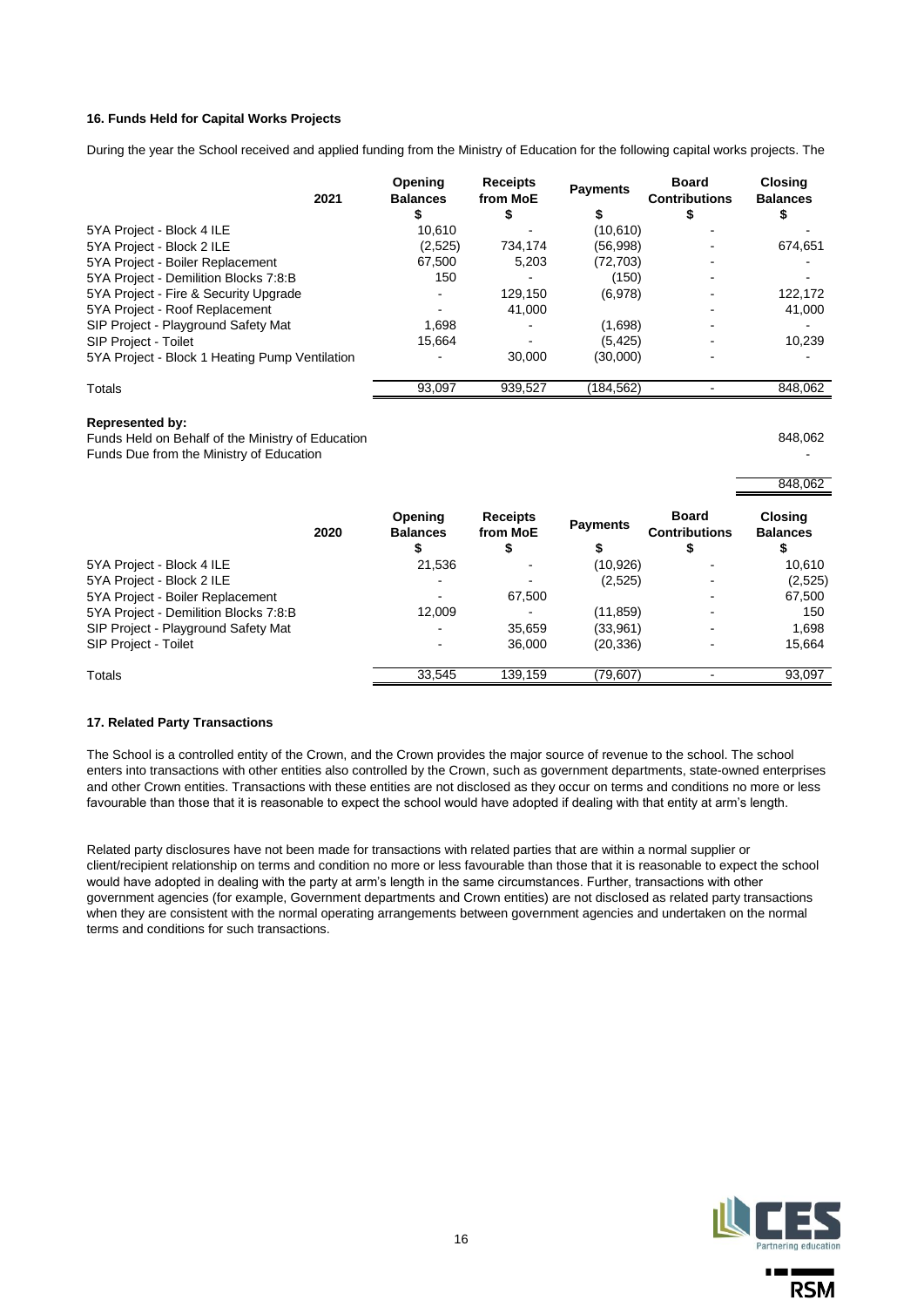## **18. Remuneration**

### *Key management personnel compensation*

Key management personnel of the School include all Board members, Principal, Deputy Principals and Heads of Departments.

|                                             | 2021<br><b>Actual</b><br>\$ | 2020<br>Actual<br>\$ |
|---------------------------------------------|-----------------------------|----------------------|
| <b>Board Members</b>                        |                             |                      |
| Remuneration                                | 2,035                       | 1,874                |
| Leadership Team                             |                             |                      |
| Remuneration                                | 366,863                     | 386,153              |
| Full-time equivalent members                | 4                           | $\overline{a}$       |
| Total key management personnel remuneration | 368,898                     | 388,027              |

There are 6 members of the Board excluding the Principal. The Board had held 7 full meetings of the Board in the year. As well as these regular meetings, including preparation time, the Chair and other Board members have also been involved in ad hoc meetings to consider student welfare matters including stand downs, suspensions, and other disciplinary matters.

*Principal 1*

The total value of remuneration paid or payable to the Principal was in the following bands:

|                                                  | 2021        | 2020      |  |
|--------------------------------------------------|-------------|-----------|--|
|                                                  | Actual      | Actual    |  |
| Salaries and Other Short-term Employee Benefits: | \$000       | \$000     |  |
| Salary and Other Payments                        | $100 - 110$ | 140 - 150 |  |
| Benefits and Other Emoluments                    |             |           |  |

*Acting Principal* 

The School had an Acting Principal for 5 months. The total value of remuneration paid or payable to the Acting Principal in the financial year was in the following bands:

|                                                  | 2021                     | 2020           |
|--------------------------------------------------|--------------------------|----------------|
|                                                  | Actual                   | Actual         |
| Salaries and Other Short-term Employee Benefits: | \$000                    | \$000          |
| Salary and Other Payments                        | 120 - 130                | $\sim$         |
| Benefits and Other Emoluments                    | $\overline{\phantom{a}}$ | $\blacksquare$ |

*Other Employees*

The number of other employees with remuneration greater than \$100,000 was in the following bands:

| Remuneration<br>\$000<br>$100 - 110$ | 2021<br>FTE Number FTE Number<br>1.00 | 2020<br>2.00 |
|--------------------------------------|---------------------------------------|--------------|
|                                      | 1.00                                  | 2.00         |
|                                      |                                       |              |

The disclosure for 'Other Employees' does not include remuneration of the Principal.

# **19. Compensation and Other Benefits Upon Leaving**

The total value of compensation or other benefits paid or payable to persons who ceased to be board members, committee members, or employees during the financial year in relation to that cessation and number of persons to whom all or part of that total was payable was as follows:

|                  | Avual | へいい |
|------------------|-------|-----|
| Total            | \$0   | \$C |
| Number of People |       | 0   |



**CONTINUES** 

**RSM** 

**2021 2020 Actual Actual**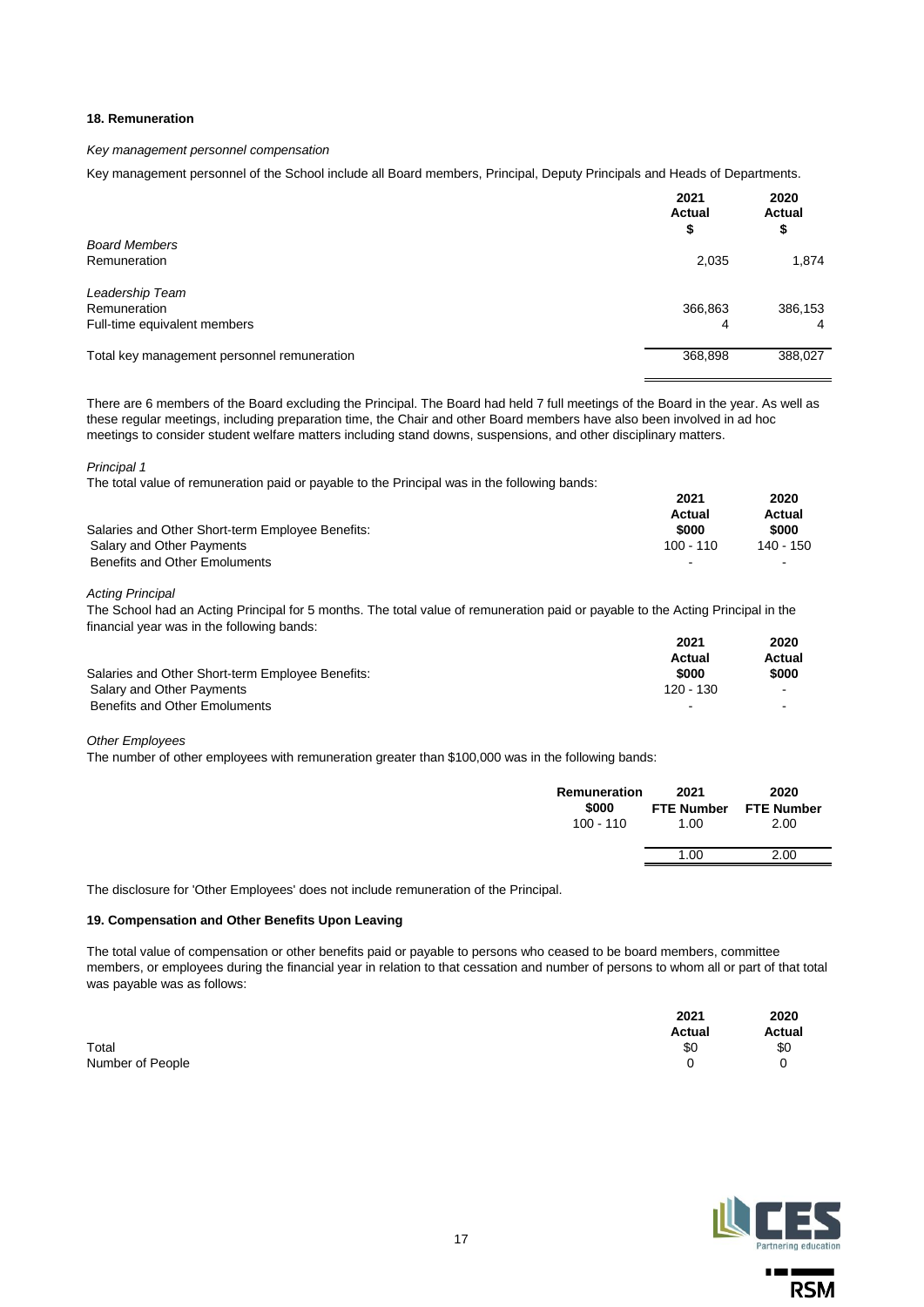## **20. Contingencies**

There are no contingent liabilities (except as noted below) and no contingent assets as at **31 December 2021** (Contingent liabilities and assets at **31 December 2020**: nil).

### Holidays Act Compliance – schools payroll

The Ministry of Education performs payroll processing and payments on behalf of boards, through payroll service provider Education Payroll Limited.

The Ministry's review of the schools sector payroll to ensure compliance with the Holidays Act 2003 is ongoing. Final calculations and potential impact on any specific individual will not be known until further detailed analysis and solutions have been completed.

To the extent that any obligation cannot reasonably be quantified at 31 December 2021, a contingent liability for the school may exist.

# **21. Commitments**

### **(a) Capital Commitments**

As at 31 December 2021 (with the exception of the commitments disclosed in Note 16 - Funds Held for Capital Works) the Board has not entered into any further contract agreements.

(Capital commitments at 31 December 2020: \$Nil)

### **22. Financial Instruments**

The carrying amount of financial assets and liabilities in each of the financial instrument categories are as follows:

### **Financial assets measured at amortised cost**

|                                                        | 2021          | 2021                         | 2020          |
|--------------------------------------------------------|---------------|------------------------------|---------------|
|                                                        | <b>Actual</b> | <b>Budget</b><br>(Unaudited) | <b>Actual</b> |
|                                                        | \$            | 5                            | \$            |
| Cash and Cash Equivalents                              | 961,795       | 243,456                      | 385,488       |
| Receivables                                            | 472.176       | 125.822                      | 125,822       |
| <b>Investments - Term Deposits</b>                     | 547.744       | 542.176                      | 542,176       |
| Total Financial assets measured at amortised cost      | .981,715      | 911.454                      | 1,053,486     |
| Financial liabilities measured at amortised cost       |               |                              |               |
| Payables                                               | 172.238       | 210.954                      | 197,057       |
| <b>Finance Leases</b>                                  | 13.693        | 13.694                       | 29.678        |
| Total Financial Liabilities Measured at Amortised Cost | 185.931       | 224.648                      | 226.735       |

# **23. Events After Balance Date**

There were no significant events after the balance date that impact these financial statements.

### **24. Comparatives**

There have been a number of prior period comparatives which have been reclassified to make disclosure consistent with the current year.



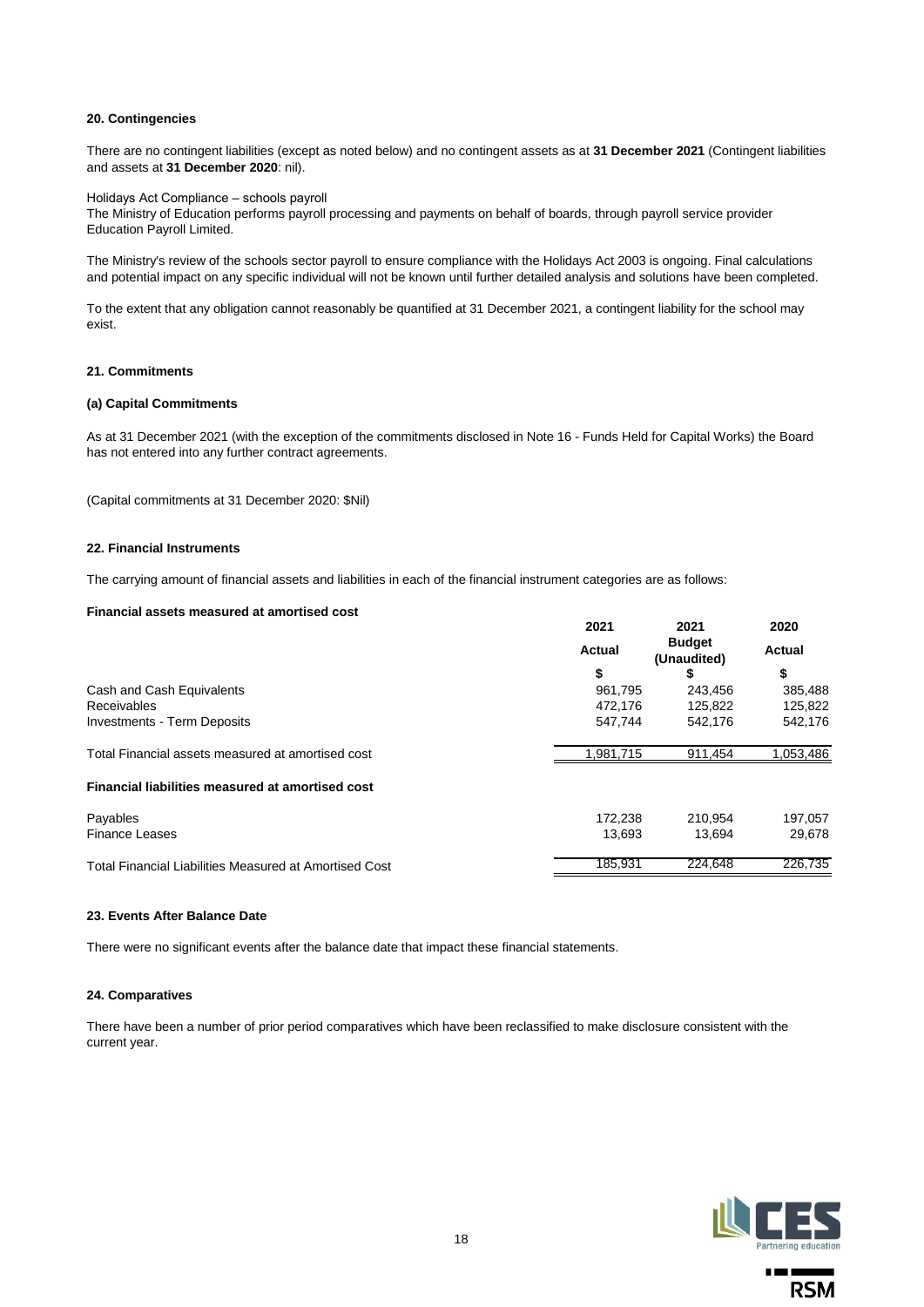

# Independent Auditor's Report

# **RSM Hayes Audit**

PO Box 9588 Newmarket, Auckland 1149 Level 1, 1 Broadway Newmarket, Auckland 1023

> $T + 64(9)$  367 1656 www.rsmnz.co.nz

To the readers of Kingsford School's Financial statements For the year ended 31 December 2021

The Auditor-General is the auditor of Kingsford School (the School). The Auditor-General has appointed me, Colin Henderson, using the staff and resources of RSM Hayes Audit, to carry out the audit of the financial statements of the School on his behalf.

# **Opinion**

We have audited the financial statements of the School on pages 3 to 18, that comprise the statement of financial position as at 31 December 2021, the statement of comprehensive revenue and expense, statement of changes in net assets/equity and statement of cash flows for the year ended on that date, and the notes to the financial statements that include accounting policies and other explanatory information.

In our opinion the financial statements of the School:

- present fairly, in all material respects:
	- its financial position as at 31 December 2021; and
	- its financial performance and cash flows for the year then ended; and
- comply with generally accepted accounting practice in New Zealand in accordance with Public Sector Public Benefit Entity (PBE) Standards Reduced Disclosure Regime.

Our audit was completed on 31 May 2022. This is the date at which our opinion is expressed.

The basis for our opinion is explained below. In addition, we outline the responsibilities of the Board and our responsibilities relating to the financial statements, we comment on other information, and we explain our independence.

# **Basis of opinion**

We carried out our audit in accordance with the Auditor-General's Auditing Standards, which incorporate the Professional and Ethical Standards and the International Standards on Auditing (New Zealand) issued by the New Zealand Auditing and Assurance Standards Board. Our responsibilities under those standards are further described in the Responsibilities of the auditor section of our report.

We have fulfilled our responsibilities in accordance with the Auditor-General's Auditing Standards.

We believe that the audit evidence we have obtained is sufficient and appropriate to provide a basis for our opinion.

THE POWER OF BEING UNDERSTOOD AUDIT|TAX|CONSULTING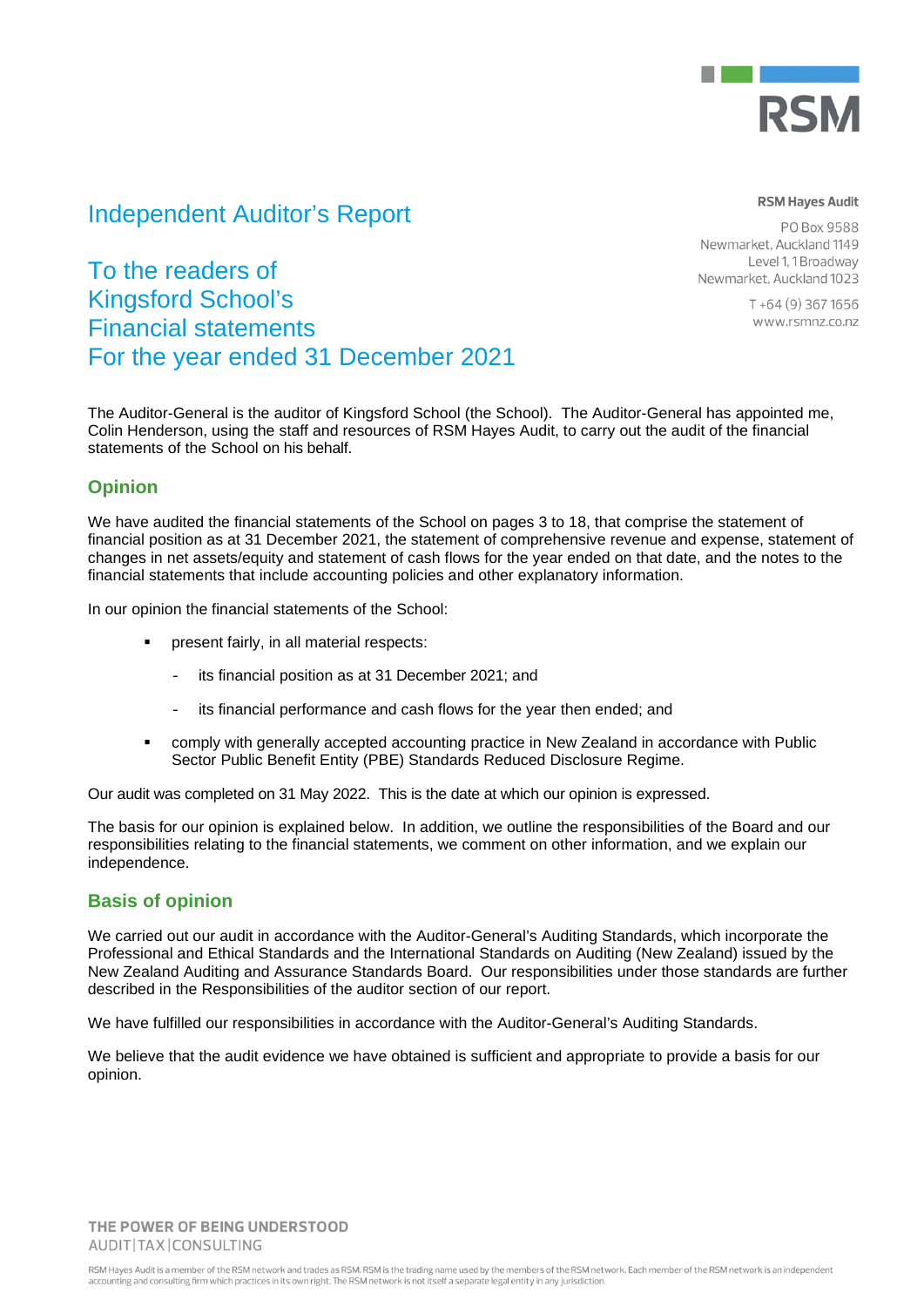

# **Responsibilities of the Board for the financial statements**

The Board is responsible on behalf of the School for preparing financial statements that are fairly presented and that comply with generally accepted accounting practice in New Zealand. The Board of Trustees is responsible for such internal control as it determines is necessary to enable it to prepare financial statements that are free from material misstatement, whether due to fraud or error.

In preparing the financial statements, the Board is responsible on behalf of the School for assessing the School's ability to continue as a going concern. The Board is also responsible for disclosing, as applicable, matters related to going concern and using the going concern basis of accounting, unless there is an intention to close or merge the School, or there is no realistic alternative but to do so.

The Board's responsibilities, in terms of the requirements of the Education and Training Act 2020, arise from section 87 of the Education Act 1989.

# **Responsibilities of the auditor for the audit of the financial statements**

Our objectives are to obtain reasonable assurance about whether the financial statements, as a whole, are free from material misstatement, whether due to fraud or error, and to issue an auditor's report that includes our opinion.

Reasonable assurance is a high level of assurance but is not a guarantee that an audit carried out in accordance with the Auditor-General's Auditing Standards will always detect a material misstatement when it exists. Misstatements are differences or omissions of amounts or disclosures and can arise from fraud or error. Misstatements are considered material if, individually or in the aggregate, they could reasonably be expected to influence the decisions of readers taken on the basis of these financial statements.

For the budget information reported in the financial statements, our procedures were limited to checking that the information agreed to the School's approved budget.

We did not evaluate the security and controls over the electronic publication of the financial statements.

As part of an audit in accordance with the Auditor-General's Auditing Standards, we exercise professional judgement and maintain professional scepticism throughout the audit. Also:

- We identify and assess the risks of material misstatement of the financial statements, whether due to fraud or error, design and perform audit procedures responsive to those risks, and obtain audit evidence that is sufficient and appropriate to provide a basis for our opinion. The risk of not detecting a material misstatement resulting from fraud is higher than for one resulting from error, as fraud may involve collusion, forgery, intentional omissions, misrepresentations, or the override of internal control.
- We obtain an understanding of internal control relevant to the audit in order to design audit procedures that are appropriate in the circumstances, but not for the purpose of expressing an opinion on the effectiveness of the School's internal control.
- We evaluate the appropriateness of accounting policies used and the reasonableness of accounting estimates and related disclosures made by the Board.
- We conclude on the appropriateness of the use of the going concern basis of accounting by the Board and, based on the audit evidence obtained, whether a material uncertainty exists related to events or conditions that may cast significant doubt on the School's ability to continue as a going concern. If we conclude that a material uncertainty exists, we are required to draw attention in our auditor's report to the related disclosures in the financial statements or, if such disclosures are inadequate, to modify our opinion. Our conclusions are based on the audit evidence obtained up to the date of our auditor's report. However, future events or conditions may cause the School to cease to continue as a going concern.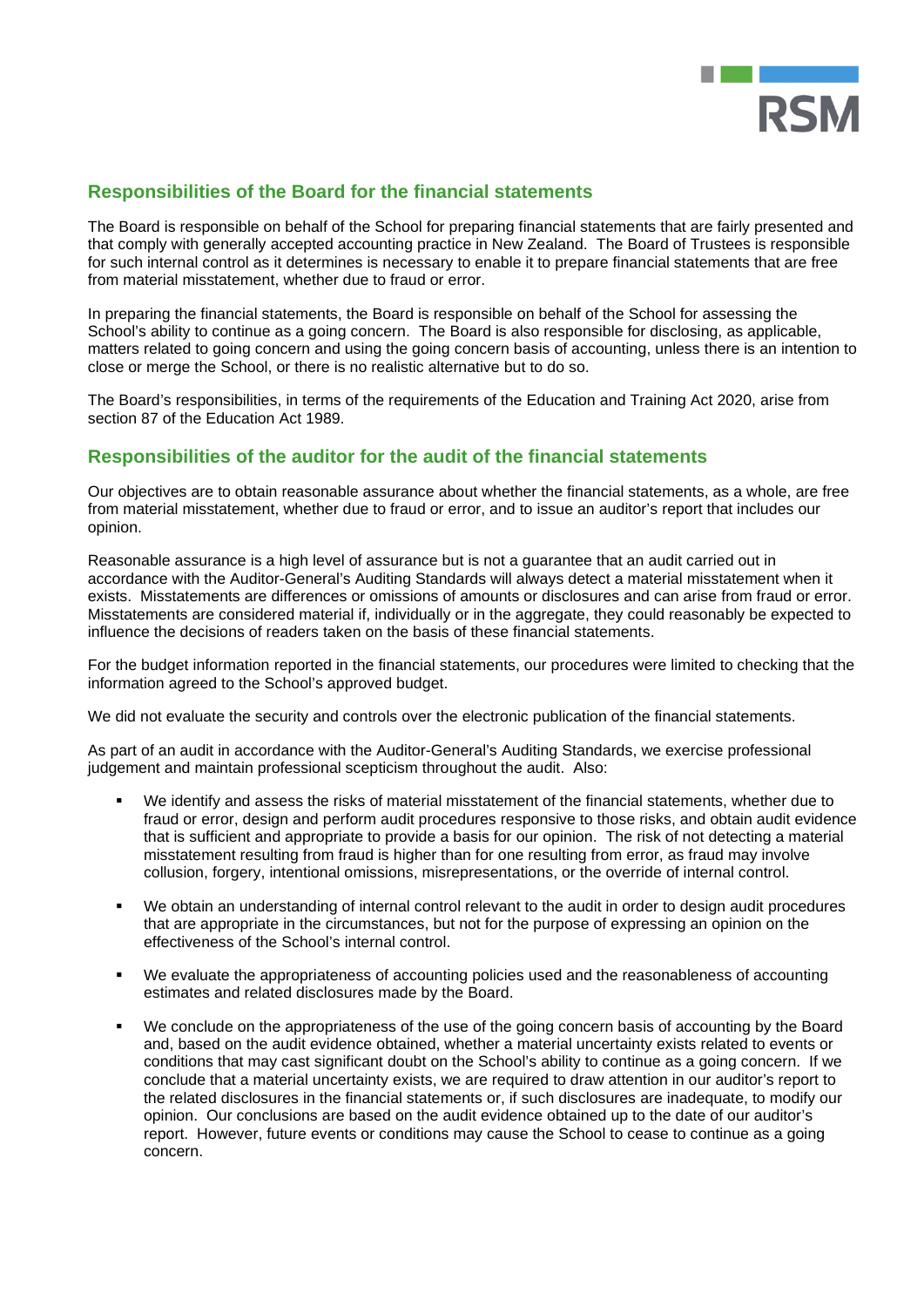

- We evaluate the overall presentation, structure and content of the financial statements, including the disclosures, and whether the financial statements represent the underlying transactions and events in a manner that achieves fair presentation.
- We assess the risk of material misstatement arising from the payroll system, which may still contain errors. As a result, we carried out procedures to minimise the risk of material errors arising from the system that, in our judgement, would likely influence readers' overall understanding of the financial statements.

We communicate with the Board regarding, among other matters, the planned scope and timing of the audit and significant audit findings, including any significant deficiencies in internal control that we identify during our audit.

Our responsibilities arise from the Public Audit Act 2001.

# **Other information**

The Board of Trustees is responsible for the other information. The other information includes the statement of responsibility, board member list, analysis of variance, and kiwisport report, but does not include the financial statements, and our auditor's report thereon.

Our opinion on the financial statements does not cover the other information and we do not express any form of audit opinion or assurance conclusion thereon.

In connection with our audit of the financial statements, our responsibility is to read the other information. In doing so, we consider whether the other information is materially inconsistent with the financial statements or our knowledge obtained in the audit, or otherwise appears to be materially misstated. If, based on our work, we conclude that there is a material misstatement of this other information, we are required to report that fact. We have nothing to report in this regard.

# **Independence**

We are independent of the School in accordance with the independence requirements of the Auditor-General's Auditing Standards, which incorporate the independence requirements of Professional and Ethical Standard 1: *International Code of Ethics for Assurance Practitioners* issued by the New Zealand Auditing and Assurance Standards Board.

Other than the audit, we have no relationship with or interests in Kingsford School.

enderson

**Colin Henderson**  RSM Hayes Audit On behalf of the Auditor-General Auckland, New Zealand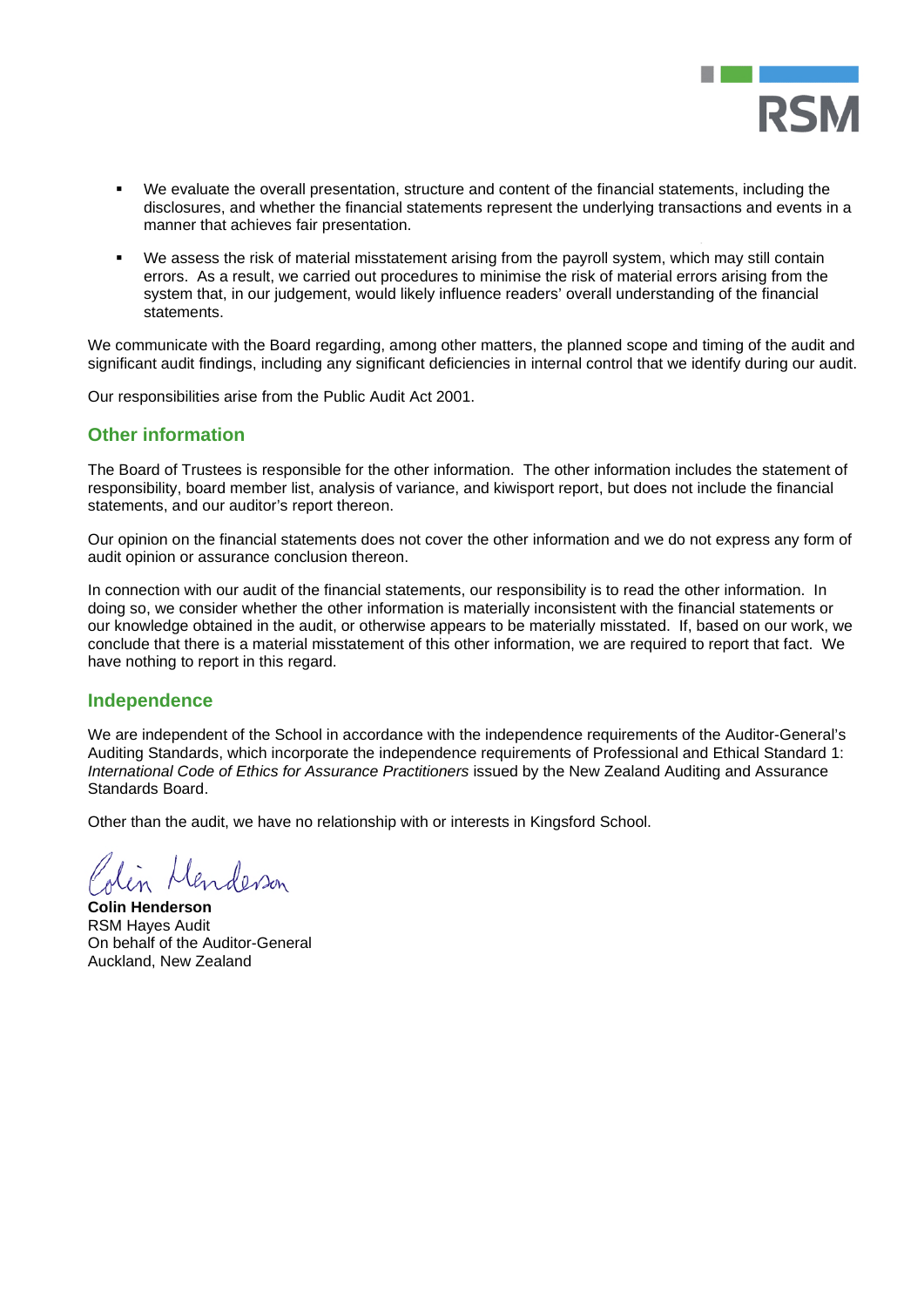

MINISTRY OF EDUCATION TE TĂHUHU O TE MĂTAURANGA

# **Analysis of Variance Reporting**



| <b>School Name:</b>   | <b>Kingsford Primary School</b>                                                                                                                                                                                                                                                                                                                                        | <b>School Number:</b> | 1333                                                                                                         |  |
|-----------------------|------------------------------------------------------------------------------------------------------------------------------------------------------------------------------------------------------------------------------------------------------------------------------------------------------------------------------------------------------------------------|-----------------------|--------------------------------------------------------------------------------------------------------------|--|
| <b>Strategic Aim:</b> | • All students are able to access the New Zealand Curriculum                                                                                                                                                                                                                                                                                                           |                       |                                                                                                              |  |
| <b>Annual Aim:</b>    | All cognitively capable students will achieve AT or ABOVE NZ Curriculum expectations<br>$\bullet$<br>All students with identified needs will meet their individual goals                                                                                                                                                                                               |                       |                                                                                                              |  |
| Target:               | All students currently achieving AT or ABOVE NZC expectations will make a year's worth of progress<br>All students currently achieving BELOW or WELL BELOW NZC expectations will make accelerated progress in order<br>to achieve AT NZC expectations<br>All students with identified needs will progress at a rate which will see them achieve their individual goals |                       |                                                                                                              |  |
| <b>Baseline Data:</b> | Overall Teacher Judgement at the end of 2021 indicate the following:<br><b>Reading</b><br>125 Below, 45 Well Below                                                                                                                                                                                                                                                     |                       | 52.4% (170/324) of all students across the whole school are working well below or below their expected level |  |
|                       | <b>Writing</b><br>132 Below, 39 Well Below                                                                                                                                                                                                                                                                                                                             |                       | 52.8% (171/324) of students across the whole school are working well below or below their expected level     |  |
|                       | <b>Mathematics</b><br>97 Below, 33 Well Below                                                                                                                                                                                                                                                                                                                          |                       | 40.1% (130/333) of students across the whole school are working well below or below their expected level     |  |
|                       | The number of children currently achieving BELOW or WELL BELOW their expected levels are far too high.                                                                                                                                                                                                                                                                 |                       |                                                                                                              |  |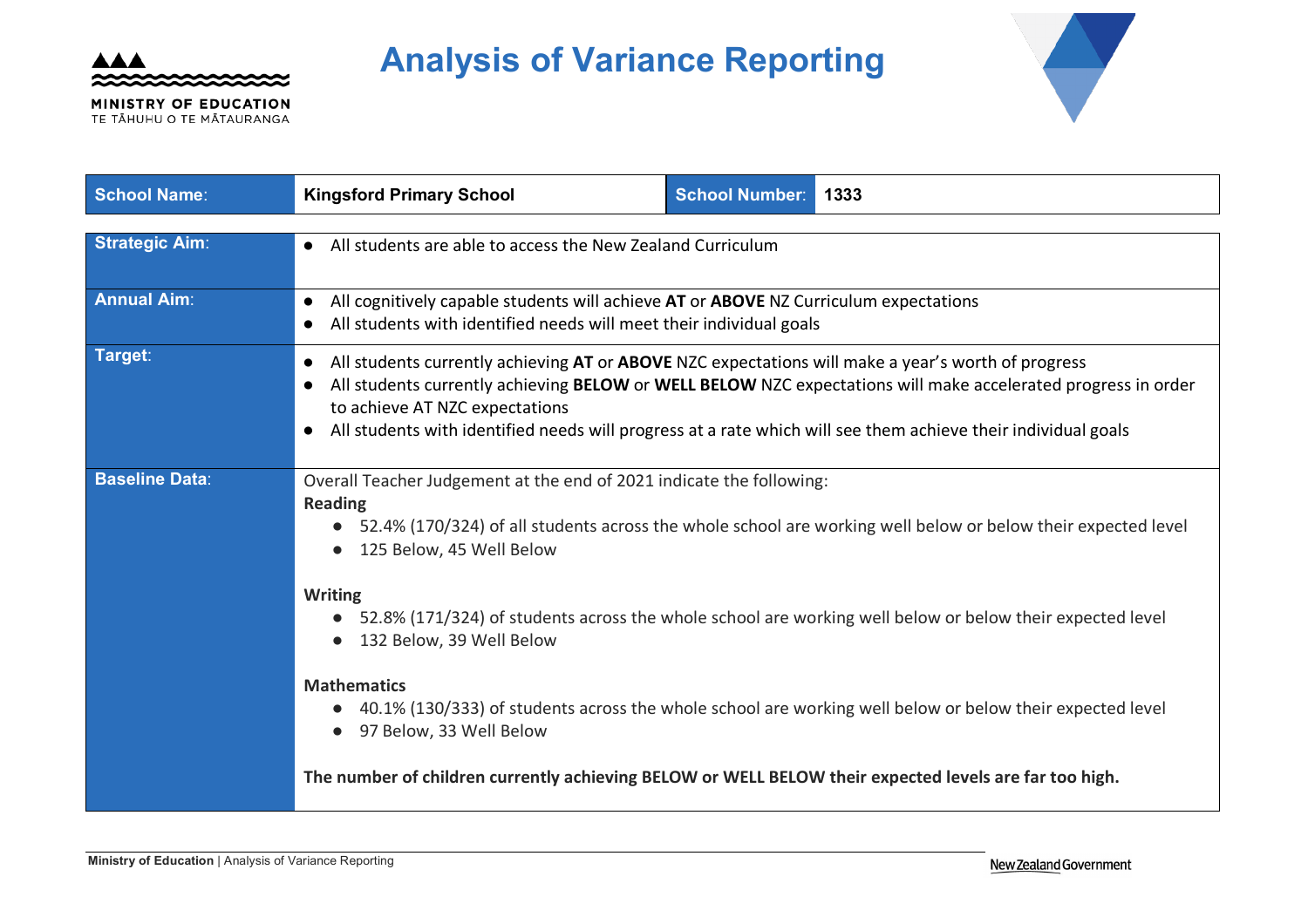| <b>Actions</b><br><b>What did we do?</b>                                                                                                                                                                                                                                                                                                                                                                                                                                                                                                                                                                                                                                                                                                | <b>Outcomes</b><br><b>What happened?</b>                                                                                                                                                                                                                                                                                                                                                                                                                                                                                                                                                      | <b>Reasons for the variance</b><br><b>Why did it happen?</b>                                                                                                                                                                                                                                                                                                                                                                                                                                                                                                                                                                                           | <b>Evaluation</b><br><b>Where to next?</b>                                                                                                                                                                                                                                                                                                                                                                                                                                                                                          |
|-----------------------------------------------------------------------------------------------------------------------------------------------------------------------------------------------------------------------------------------------------------------------------------------------------------------------------------------------------------------------------------------------------------------------------------------------------------------------------------------------------------------------------------------------------------------------------------------------------------------------------------------------------------------------------------------------------------------------------------------|-----------------------------------------------------------------------------------------------------------------------------------------------------------------------------------------------------------------------------------------------------------------------------------------------------------------------------------------------------------------------------------------------------------------------------------------------------------------------------------------------------------------------------------------------------------------------------------------------|--------------------------------------------------------------------------------------------------------------------------------------------------------------------------------------------------------------------------------------------------------------------------------------------------------------------------------------------------------------------------------------------------------------------------------------------------------------------------------------------------------------------------------------------------------------------------------------------------------------------------------------------------------|-------------------------------------------------------------------------------------------------------------------------------------------------------------------------------------------------------------------------------------------------------------------------------------------------------------------------------------------------------------------------------------------------------------------------------------------------------------------------------------------------------------------------------------|
| Each member of the teaching staff was part of<br>one of the three strategic plan teams within the<br>school - Learning, Culture and Partnership.<br>These teams were each led by the either the<br>Acting Principal or two team leaders. Each team<br>developed an action plan which guided their<br>work towards the goals set out in the charter and<br>strategic plan. The team leaders and Acting<br>Principal reported on gains made at fortnightly<br>leadership meetings.<br><b>Strategic Goal - Learning:</b><br>Teachers' overall judgements from the 2020 EOY<br>data identified the students who would be in the<br>school wide targeted learner groups for Reading,<br>Writing and Mathematics for the 2021 school<br>year. | <b>Data Analysis: Writing</b><br>At the end of 2020, 52.9% of the<br>students at Kingsford School were<br>achieving either Below or Well Below<br>the expected level in writing. Of these<br>177 identified learners, 28 of them left<br>Kingsford School during 2021.<br>Of the 149 identified students who<br>remained at Kingsford until the end of<br>2021, 8 made accelerated progress, to<br>move from below the expected level to<br>be at the level, while a further 4<br>students also accelerated their rate of<br>progress, moving from Well Below to<br>Below the expected level. | In early February 2020, the school<br>principal was injured in a cycling<br>accident, only returning to school in<br>June of this year. This required a<br>reshuffle of staff, with the DP continuing<br>to step into the acting principal role,<br>supported by the 4 team leaders who<br>each took on higher duties.<br>The Covid-19 pandemic also negatively<br>impacted our ability to achieve many of<br>the goals set out in our charter and<br>strategic plan. In particular, the<br>disruption to learning programmes as<br>many whanau did not have internet or<br>appropriate devices, and student rates<br>of attendance were also severely | <b>Strategic Goal - Learning:</b><br><b>Continued focus on:</b><br>• Positively impacting the learning<br>and achievement of all learners<br>progressing student learning and<br>$\bullet$<br>an appropriate pace and depth<br>Further develop Kingsford<br>School's curriculum and<br>achievement plan<br>The development of the<br>Kingsford School Local<br>Curriculum<br>Support teachers to develop<br>coherent pathways of learning<br>which see them achieve in line<br>with NZC expectations<br>Continued focus on building |
| Teachers identified the students from the<br>targeted learner groups who were in their                                                                                                                                                                                                                                                                                                                                                                                                                                                                                                                                                                                                                                                  | This means that 5.3% of the identified<br>students made accelerated progress in<br>writing.                                                                                                                                                                                                                                                                                                                                                                                                                                                                                                   | impacted. Further analysis of the<br>impact is attached below.                                                                                                                                                                                                                                                                                                                                                                                                                                                                                                                                                                                         | teacher PCK, assessment and<br>teaching as inquiry practices                                                                                                                                                                                                                                                                                                                                                                                                                                                                        |
| classrooms. Teachers then developed learning<br>programmes designed to meet the needs of<br>these students. Teachers, along with their team<br>leaders, monitored the progress of these<br>students during the year.<br>Staff worked with an external facilitator as part<br>of the Accelerating Learning in Literacy (ALL)<br>project. Staff developed their ability to identify<br>and intentionally plan for acceleration in the area<br>of writing.<br>Teachers continued to work with the Acting<br>Principal and the external facilitator to<br>strengthen their formative assessment practice,                                                                                                                                   | In the first half of the year, as part of<br>the ALL project, 68 target students were<br>selected to participate in the first cycle<br>of Ako Whakatere - this represented<br>22% of the school roll at the beginning<br>of 2021. Of the 55 students who<br>completed the full 12 week cycle, 28<br>made accelerated progress (51%), which<br>saw an overall improvement (at mid<br>year) of 11% in our writing data, moving<br>from 52.9% B/WB to 41.9% B/WB.<br>The overall percentage of all students at                                                                                   | Shifts we managed to achieve for our<br>targeted learners were due to:<br>The completion of our first cycle of<br>$\bullet$<br>Ako Whakatere, which saw an<br>increase in the number of students<br>either at expectation or on track to<br>achieve this<br>Improved teacher PCK, particularly<br>$\bullet$<br>with regard to knowledge of the<br>NZC and its supporting documents,<br>planning for acceleration, use of<br>formative assessment practices,<br>and making OTJ's.<br>Greater teacher awareness of who<br>$\bullet$<br>their target learners are, and closer                                                                             | <b>Strategic Goal - Culture:</b><br>Continued focus on:<br><b>Building a culture focussed on</b><br>learning and characterised by<br>respect, inclusion, empathy,<br>collaboration and safety<br>monitoring and improving<br>student rates of engagement<br>and attendance<br>high expectations evident<br>across our learning community<br>review of our school vision and<br>values, with the inclusion of<br>learning dispositions                                                                                               |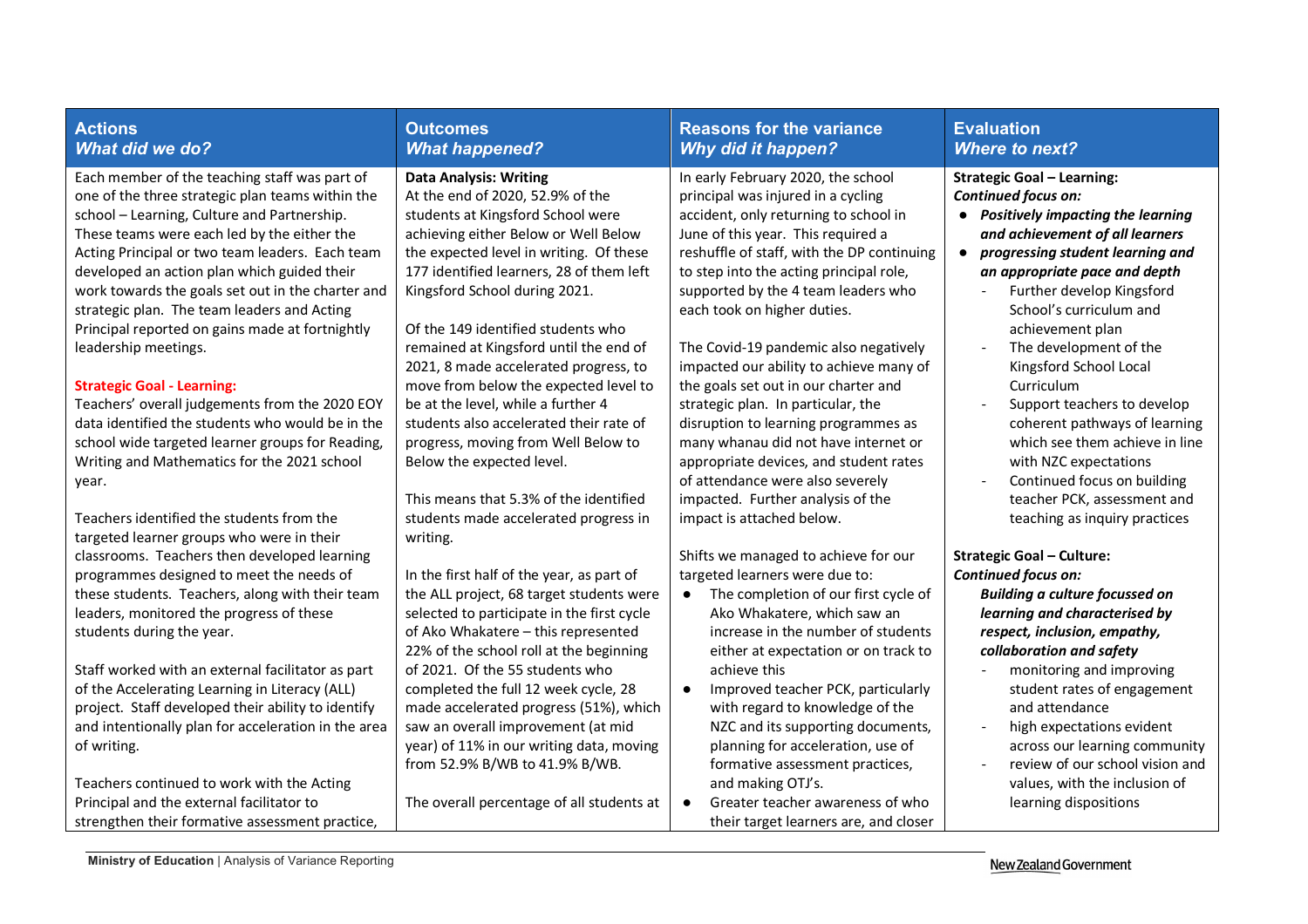# **Tātaritanga raraunga**

particularly in the identification and sharing of Learning Intentions that came directly from where the students needed to be by the end of the year, and the planning and co-construction of success criteria, supported by effective use of models/modelling.

Staff continued to work with the Acting Principal to develop knowledge around:

- eAsTTLe writing implementation, moderation and use
- Planning for acceleration (using gap analysis)
- $\bullet$  Key curriculum documents how they connect, and how to ensure they inform learning programmes

The Learning Team continued to develop the school's Curriculum and Achievement plan, designed to support teachers' close identification and monitoring of student achievement.

The Learning Team attended a 2-day PLD program with Evaluation Associates on Developing a Local Curriculum. The team focussed on establishing a set of learning dispositions in consultation with staff.

Strengthened monitoring practices, particularly around the rates of achievement of target students in writing.

• Syndicate teams monitored rates of progress through the tracking of

the expected level rose from 40.9% in 2020 to 44% in 2021 (matched).

# **Data Analysis: Mathematics**

At the end of 2020, 31.9% of the students at Kingsford School were achieving either Below or Well Below the expected level in mathematics. Of these 106 identified learners, 18 left Kingsford School during 2021.

Of the 88 identified students who remained at Kingsford until the end of 2021, no students made accelerated progress. Unfortunately, a further 25 students fell from achieving at expectation to below (17) or well below (8).

The overall percentage of all students at the expected level fell from 68.1% in 2020 to 58.3% in 2021 (matched).

# **Data Analysis: Reading**

At the end of 2019, 45.3% of the students at Kingsford School were achieving either Below or Well Below the expected level in Reading. Of these 151 identified learners, 26 of them left Kingsford School during 2021.

Of the 125 identified students who remained at Kingsford until the end of 2021, 6 of them made accelerated

monitoring of their rates of progress.

- Teacher's identifying more culturally appropriate contexts for learning.
- Strengthened relationships with whanau.

**Strategic Goal – Partnership:** *Continued focus on:*

- *Fostering relationships and behaviours focussed on the learning and well-being of all staff and students*
	- building learning-focussed relationships across our school community
	- strengthen lines of communication within and across our community
	- reporting and celebrating learning progress and achievement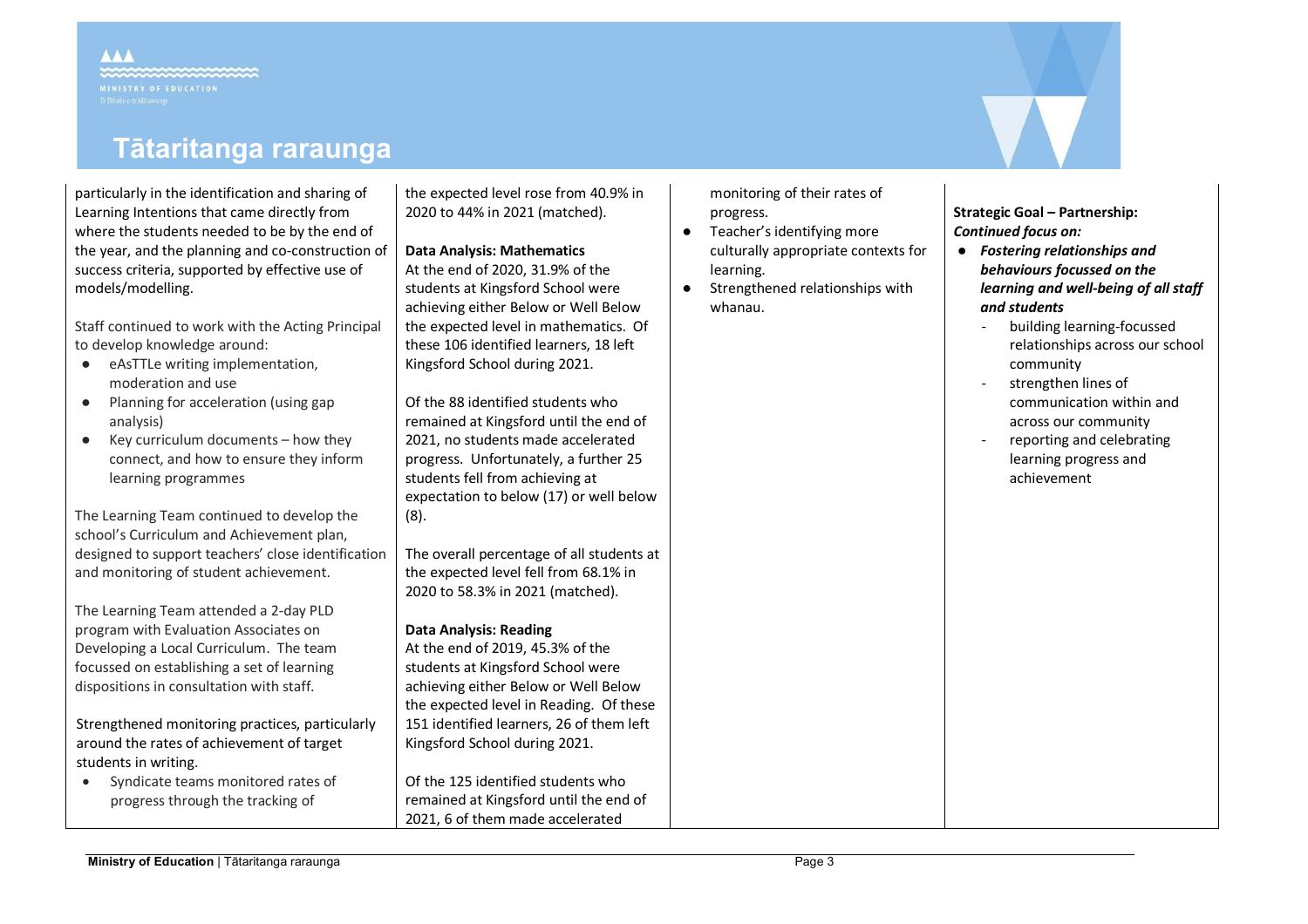# **Tātaritanga raraunga**

achievement data, which was overseen by the team leader.

• Teams reported to the Acting Principal, who in turn reported to the Board the midyear and end of year gains made by this group of students.

# **Strategic Goal - Culture:**

The Culture Team used the NZCER Wellbeing Survey with both staff and Y4-6 students and was designed to monitor both staff and student engagement and well-being while at Kingsford School.

Outcomes from the survey were shared with staff, and informed changes designed to support staff well-being.

As a culture team we have been working together to strengthen our shared understanding of the school values and Pepeha:

- Staff were divided into their house groups to support the new initiative: Whanaungatanga Time.
- Regular whanau house meetings were implemented into our staff meetings to give teachers time to plan and discuss sessions with their houses.

The Culture Team's leaders facilitated PLD online during lockdown to trial strategies using stories and videos to grow the confidence of the other members of the Culture team as facilitators.

progress, to move from below (5) or well below (1) the expected level to be at the expected level.

This means that 2.4% of the identified students made accelerated progress in reading.

The overall percentage of all students at the expected level rose from 50% in 2020 to 52.8% in 2021.

All children who are tracking at below or well below the expected level will be prioritised and become the target students for 2022.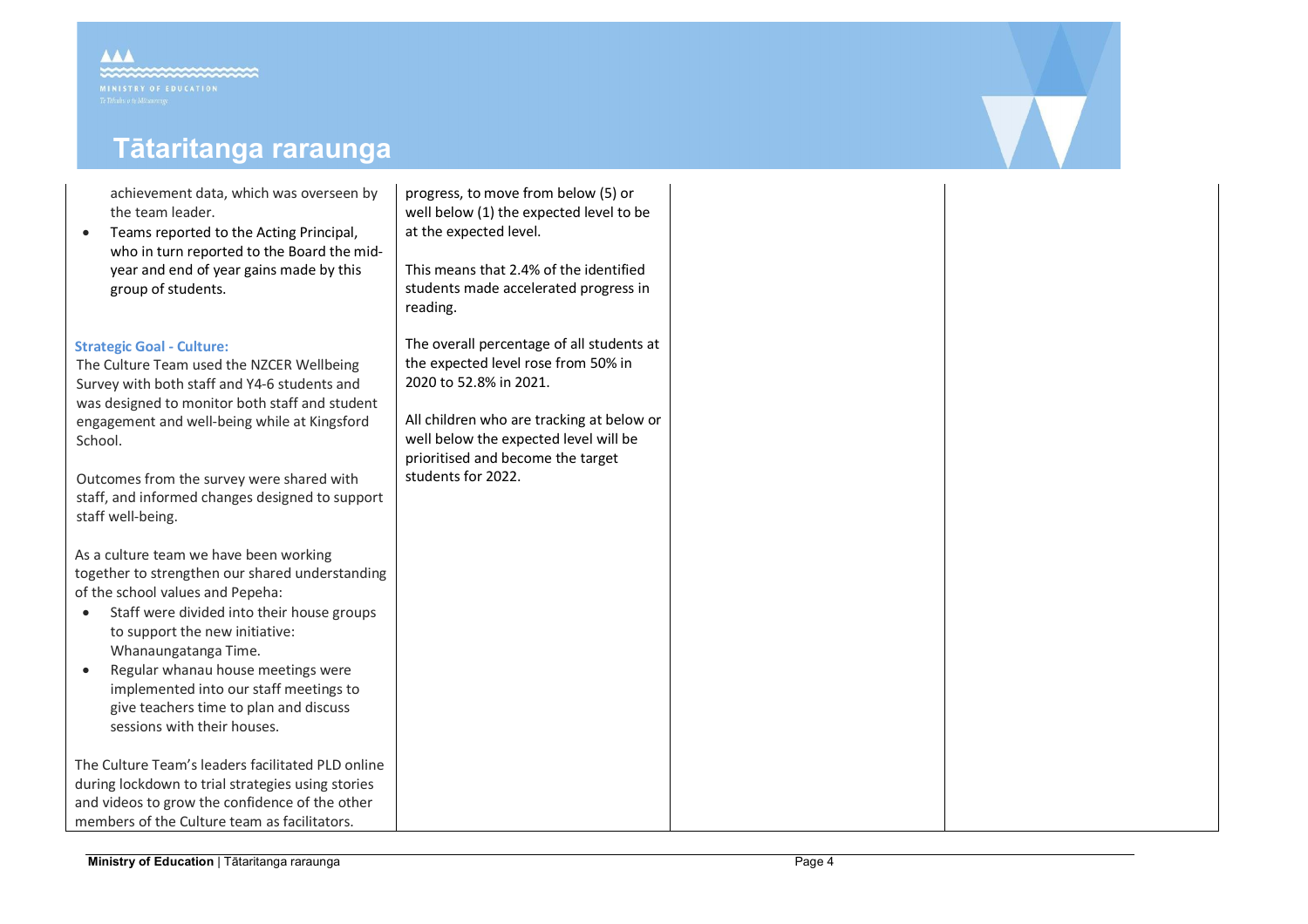**AAA** 

# **Tātaritanga raraunga**

# **Strategic Goal – Partnership:**

The Partnership team worked to build educationally powerful relationships within our school community. As a result, the school now has an app which whanau can use to:

- Receive the newsletter
- Notify the school of their child's absence
- Receive up to date information from the school (along similar lines to facebook)

Teachers continued to build stronger connections with whanau via phone calls, text messages and email. We utilised Google Meets to enable online face to face conferences towards the end of 2021 to mitigate the restrictions placed on us as a result of the August lockdown

# **Planning for next year**:

- PLD (MOE) focussed on developing local curriculum and Assessment for Learning. Particular focus on the achievement of students in their first 40 weeks at school, along with the rates of achievement of NZ Maori students
- In line with the development of our local curriculum, review and update (though community-wide consultation) our school values, with the addition of relevant learning dispositions
- Continued focus on building educationally powerful connections with whanau, to support increased rates of attendance and cognitive engagement
- Continued focus on strengthening the learning focussed culture across the school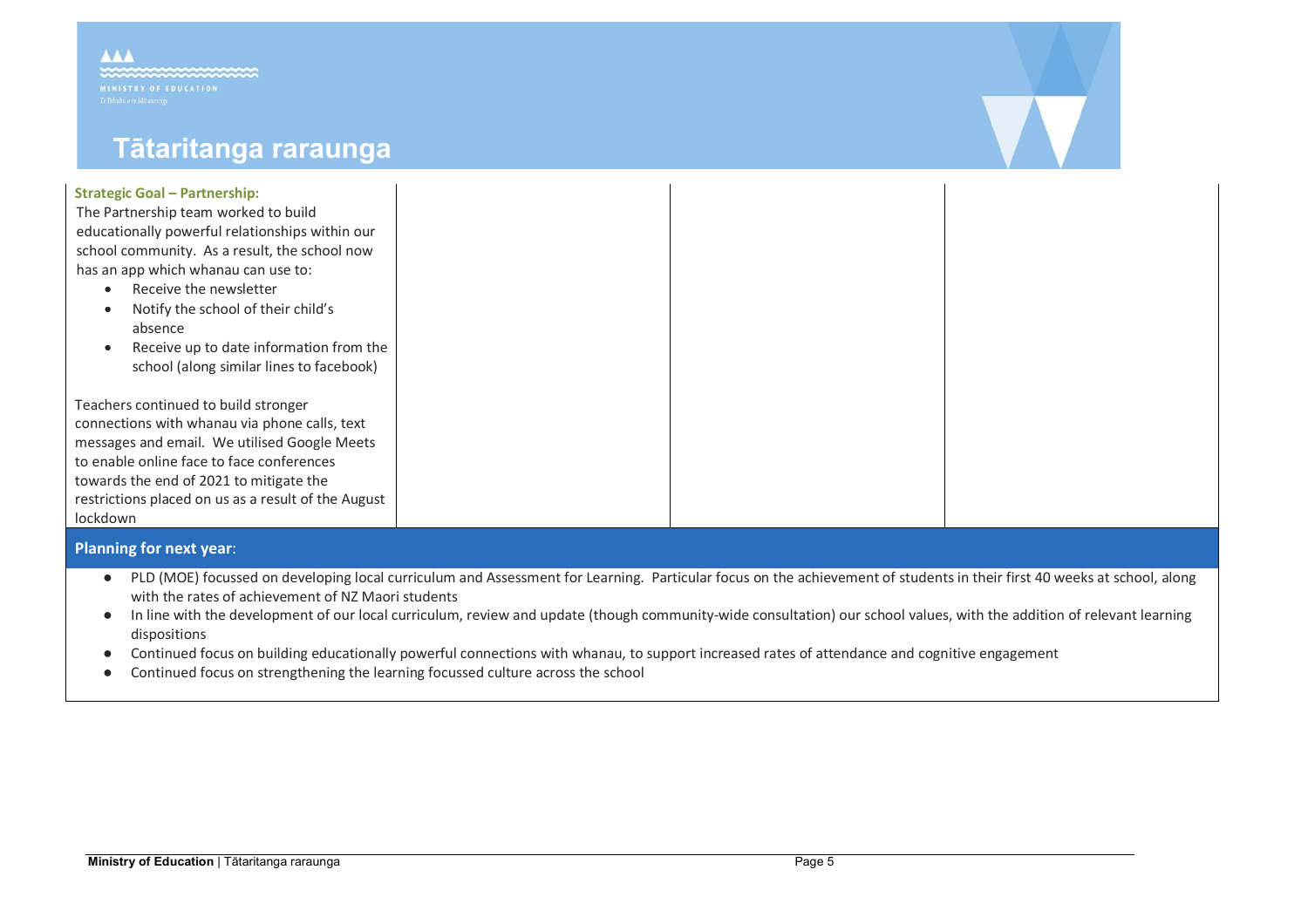

# **Tātaritanga raraunga**

# Analysis of Variance – Effects of the Covid-19 Pandemic

# Alert Level Timeline

The following table identifies the impact the Covid-19 pandemic had on student learning programmes and associated rates of progress

| <b>Date</b>                             | <b>Term</b>    | <b>Level</b> | <b>Instruction</b>        | No of<br><b>Days</b> | Ave.<br><b>Attendance</b> |
|-----------------------------------------|----------------|--------------|---------------------------|----------------------|---------------------------|
| $2$ Feb $-12$<br>Feb                    | $\mathbf{1}$   | 1            | School based              | 8                    | 88.7%                     |
| 15 Feb $-19$<br>Feb                     |                | 3            | Hard Copy<br>Packs/Online | 5                    |                           |
| $22$ Feb - 26<br>Feb                    |                | 2            | School based              | 5                    | 86.4%                     |
| $1$ Mar $-5$<br>Mar                     |                | 3            | Hard Copy<br>Packs/Online | 5                    |                           |
| $8$ Mar $-16$<br>Apr                    |                | 1            | School based              | 28                   | 84.7%                     |
| Term 1: 42 days onsite; 9 days offsite  |                |              |                           |                      |                           |
| $3/05 - 9/07$                           | $\overline{2}$ | $\mathbf{1}$ | School based              | 49                   | 84.2%                     |
| Term 2: 49 days onsite; 10 days offsite |                |              |                           |                      |                           |

| <b>Date</b>                                           | <b>Term</b> | <b>Level</b> | <b>Instruction</b>                                               | No of<br><b>Days</b> | Ave.<br><b>Attendance</b> |  |
|-------------------------------------------------------|-------------|--------------|------------------------------------------------------------------|----------------------|---------------------------|--|
| $26$ Jul $-17$<br>Aug                                 | 3           | $\mathbf{1}$ | School based<br>$\overline{4}$<br>Hard Copy<br>Packs/Online<br>3 | 17                   | 83.9%                     |  |
| $18$ Aug $- 24$<br>Sept                               |             |              |                                                                  | 28                   |                           |  |
| $27$ Sept $-1$<br>Oct                                 |             |              |                                                                  | 5                    |                           |  |
| Term 3: 17 days onsite; 33 days offsite               |             |              |                                                                  |                      |                           |  |
| $18$ Oct $-12$<br>Nov                                 | 4           | 3.1          | Hard Copy<br>Packs/Online                                        | 14                   |                           |  |
| $15 Nov - 14$<br><b>Dec</b>                           |             | 3.2          | Mix on and<br>offsite learning                                   | 22                   | 12.6%                     |  |
| Term 4: 22 days mixed onsite/offsite; 14 days offsite |             |              |                                                                  |                      |                           |  |

# Analysis and Discussion

The 2021 school year consisted of 186 full days. Of these days:

- 107 days of school-based learning
- 57 days of home-based learning
- 22 days mixed offsite/onsite model

## **AAA Annon**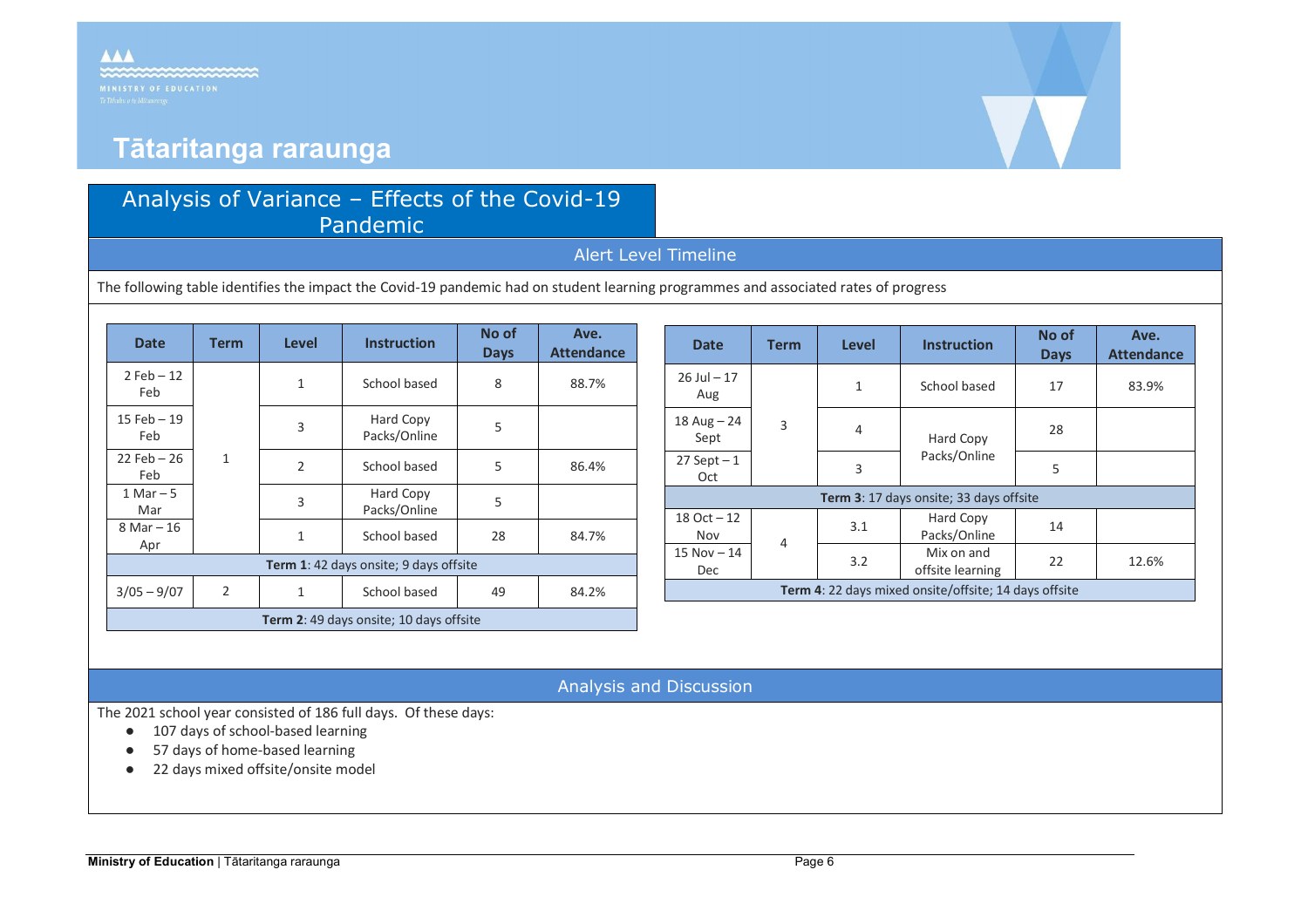# **Tātaritanga raraunga**

**AAA** 

During the 57 home-based learning days, students predominantly learned through an online learning means via our school website. Hard copy material packs were provided to those families who requested them. A number of school-owned devices were loaned out to families, mainly in the Y5&6 age group, although a small number of school-owned iPads were also distributed to whanau with younger children.

Teachers also ran two online learning sessions per week, which were made available to all students. However, attendance tended to be around 30%-40% of students, mainly due to either lack of devices/appropriate devices in the home, poor internet, or other whanau scheduling issues.

The return to school in November/December saw only a small percentage of our students return to face to face learning (max 70 students = 20%). While these children continued to learn through the distance program offered by their class teachers, the quality was not the same as if their teachers had also returned.

Our internal evaluation surfaced the following negative impacts as a result of the Covid-19 pandemic:

- Student attendance went from an average of 88% at the beginning of the year, with only an average of 12% returning to face to face learning in November. *\*It was difficult to ascertain attendance while in alert levels 3 and 4 due to the nature of our online learning program. This has since been rectified for 2022.*
- Student achievement while the overall impact was minimal (except in Mathematics, where it dropped by 7.3%), the impact is noticeable between our mid-year predictions, most clearly evident in our Y4 and Y5 data, where end of year outcomes for students achieving at expectation were between 14% and 28% lower than expected
- Student and Whanau well-being the whanau of students who did not return after the lockdowns reported anxiety around Covid-19 as being the main reason for their children not returning to school
- The demand on staff to address their children's learning needs in an online environment has been extremely challenging, along with the fact that many of our teachers are also parents, and had to balance their work commitments with those of their whanau

Our internal evaluation surfaced the following positive impacts as a result of the Covid-19 pandemic:

- Robust pandemic planning is now in place
- Greater connection/communication with whanau
- Strengthening of teacher use of digital technologies to enhance learning programmes for students
- Less sick days used by staff overall health and ability to ward off winter illness improved